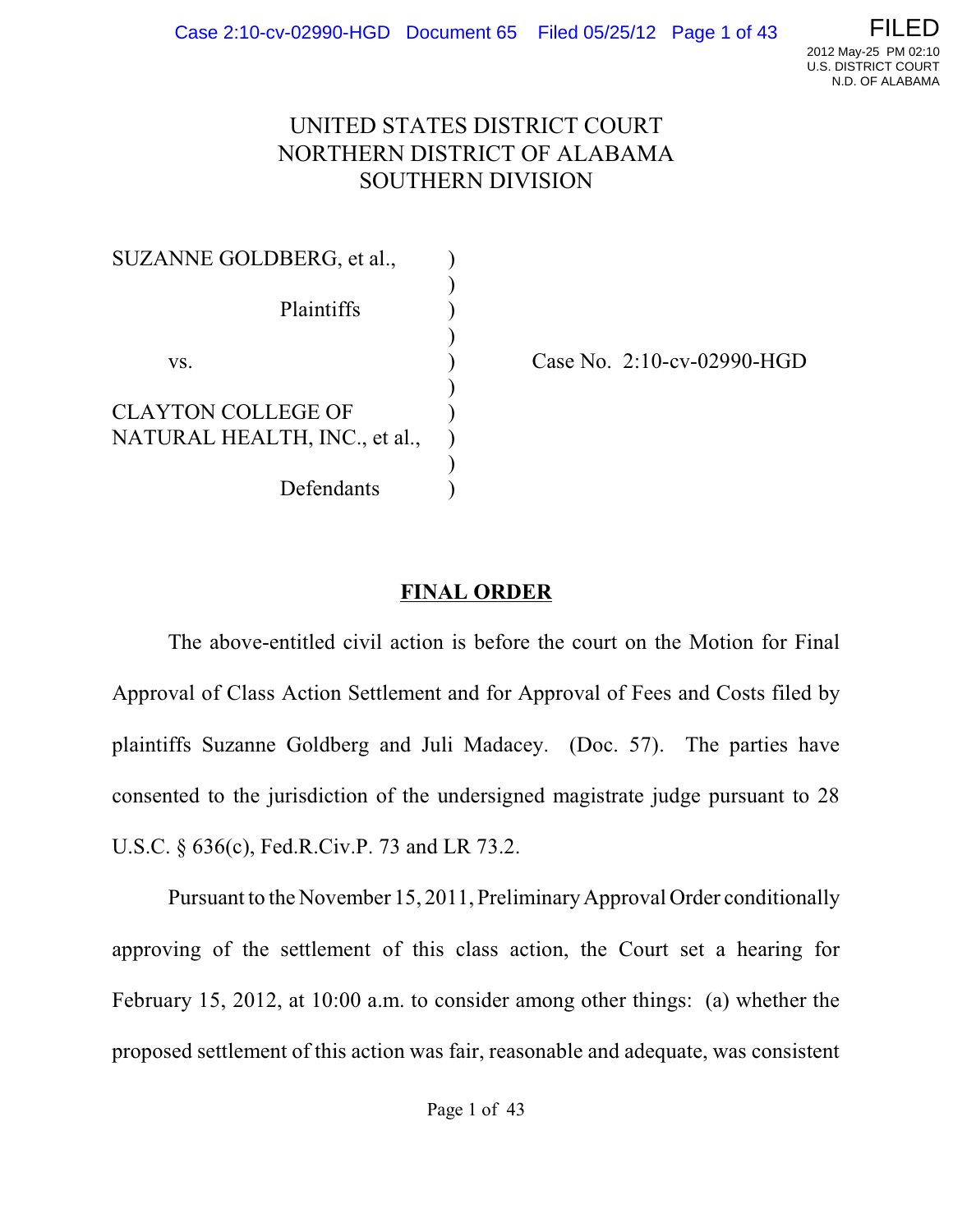with the Constitution of the United States and should be approved by this Court; (b) whether the notice provided to the class met the requirements of Federal Rule of Civil Procedure 23(b)(3) and the Constitution of the United States; (c) whether this Court should enter a final judgment approving the settlement, dismissing the action and enjoining and prohibiting the filing of further litigation with respect to, or based upon, the claims released in the Settlement Agreement; and (d) whether this Court should approve the fees and costs sought by Class Counsel. After individual notice to the Settlement Class Members, and an opportunity to submit objections, argument, and evidence in support of or in opposition to the proposed settlement, the Court held a Final Fairness Hearing in open court on February 15, 2012, at 10:00 a.m.

The Court, at the Final Fairness Hearing, heard argument and received evidence and made its own determinations regarding the credibility of such evidence. Furthermore, the Court has reviewed carefully the Settlement Agreement, and the parties' motions, briefs, and evidence in support of Final Approval. Having fully considered all of the evidence, the Settlement Agreement, the legal standards under which this Court must evaluate the proposed settlement, the pleadings and earlier filings in this case, and the arguments and briefs submitted by the parties, the Court makes the following findings.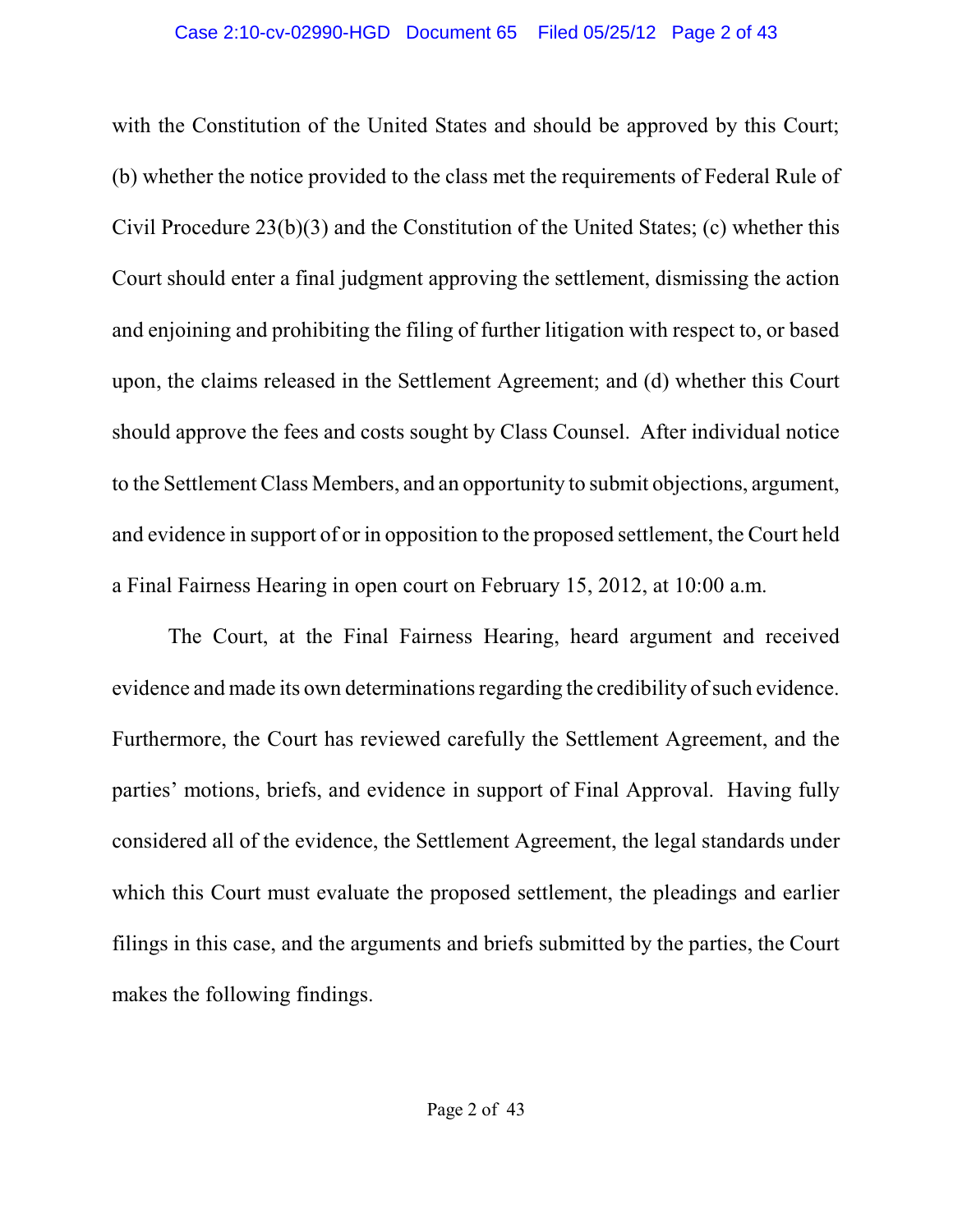#### **I. PROCEDURAL HISTORY AND FINDINGS OF FACT.**

On November 5, 2010, plaintiffs Suzanne Goldberg, Juli Madacey, Michelle Reeves and Krista Walsh filed their individual and class action complaint alleging that defendants William Fishburne, KayChannell, Lloyd Clayton, Jeff Goin, Clayton College of Natural Health, Inc. (CCNH) and Magnolia Corporate Services, Inc. (Magnolia), were liable to them for breach of fiduciary duty, conversion, bailment, negligence, fraudulent concealment and omission, promissory estoppel, unjust enrichment/breach of quasi-contract, equitable estoppel and breach of contract, in connection with the sudden closing of CCNH in July 2010 and termination of CCNH's distance learning program.

On February 11, 2011, defendantsChannell, Clayton, Fishburne and Goin filed a motion to dismiss plaintiffs' claims of breach of fiduciary duty, negligence, fraudulent concealment and omission, promissory estoppel, conversion, bailment and unjust enrichment/breach of quasi-contract. (Doc. 8). Plaintiffs also filed a motion to amend the complaint and a motion for class action certification. (Docs. 34 & 36). Before a ruling on the motion to dismiss, the parties asked the court to stay discovery so that the case could be submitted to non-binding mediation. Plaintiffs' counsel, CCNH defendants' counsel, plaintiffs Suzanne Goldberg and Juli Madacey attended the mediation, along with defendants Lloyd Clayton, Jeff Goin,William Fishburne,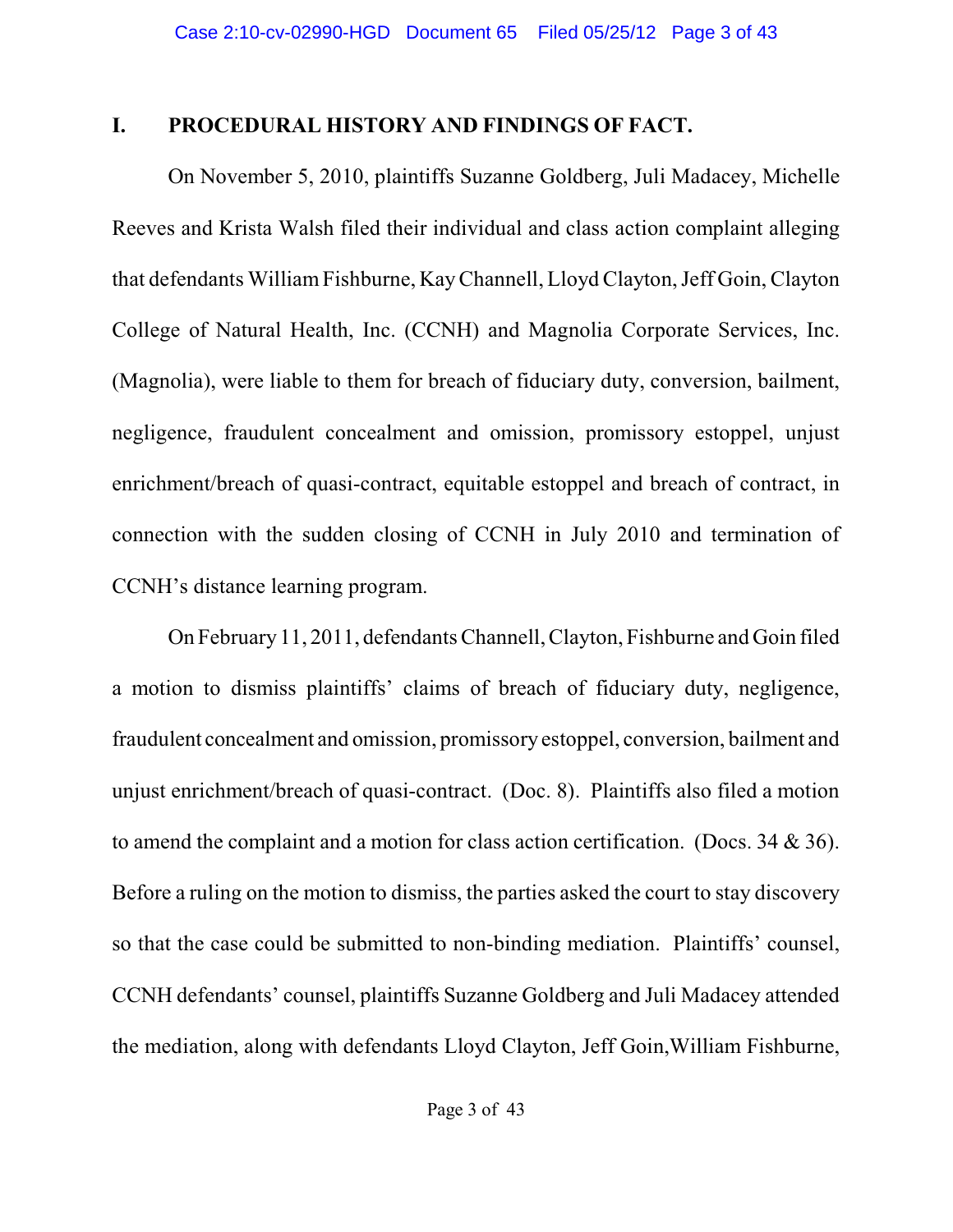and Kay Channell, and two representatives of RSUI Indemnity Company (RSUI). After a 12-hour mediation with Rodney Max, the parties reached the settlement that was submitted for Court approval. As part of the mediation process, discovery was allowed regarding the assets of CCNH and Lloyd Clayton.

On November 4, 2011, plaintiffs submitted a motion for preliminary approval of a class action settlement and approval of class notice. (Doc. 41). The motion was not opposed by defendants. On November 15, 2011, the Court entered an Order certifying a Rule 23(b)(3) class action and defining the class as:

All individuals who were enrolled in but had not graduated from Clayton College of Natural Health in a distance education program as of July 2010

(Doc. 46). Thomas H. Howlett and Dean M. Googasian were appointed as Class Counsel, Suzanne Goldberg and Juli Madacey were designated as Class Representatives, and Garden City Group, Inc. (GCG) was appointed as Claims Administrator. (*Id.*). On that date, the Court also preliminarily approved the settlement. (Doc. 47).

The terms of the settlement are contained in the parties' Settlement Agreement. (Doc. 42-1; Doc. 58-3). The settlement provides a means for a Settlement Class of approximately 14,000 persons who were enrolled in but had not graduated or withdrawn from CCNH in a distance education program as of July 2010 to make a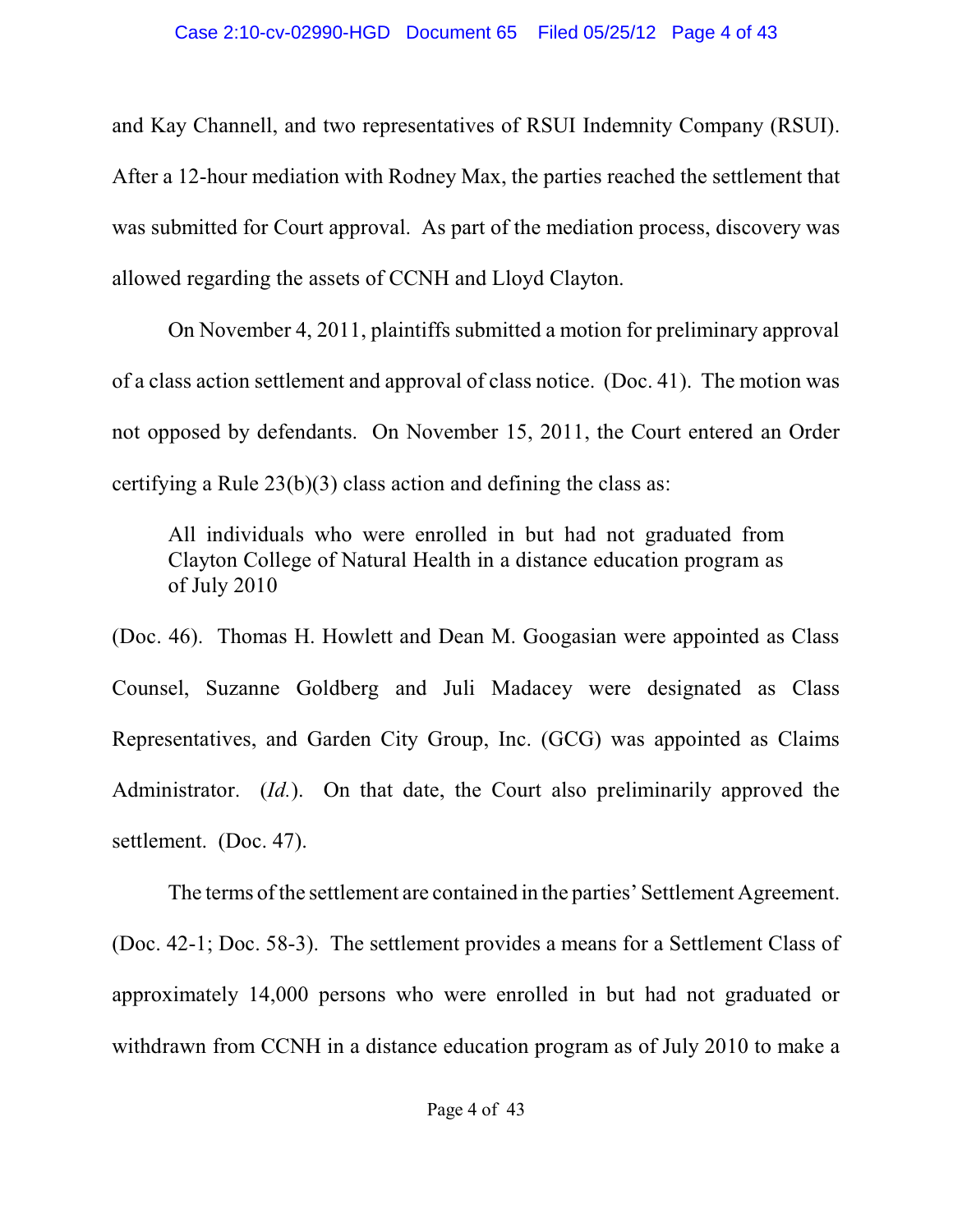claim for benefits. The settlement creates a \$2.31 million Settlement Fund, along with the opportunity for tuition discounts ranging from \$900 to \$4500, exclusive of books, at other natural health programs, Global College of Natural Medicine (GCNM) and Natural Healing Institute of Naturopathy, Inc.  $(NHI)^1$  The Settlement Fund consists of \$2.3 million from a Directors and Officers Liability Policy issued by  $RSUI<sup>2</sup>$  and \$10,000 from defendant Lloyd Clayton.

 $\frac{1}{1}$  Specifically, the settlement provides tuition discounts at Global College of Natural Medicine (GCNM) for all class members who submit valid claims before the deadline. Class members who submit valid claims will be entitled to receive discounts of more than 40% off certificate, diploma, bachelor's, master's and Ph.D. programs in holistic health. In addition, class members enrolling in degree programs at GCNM will be eligible for credit transfer consideration for courses completed at Clayton College with additional tuition reductions possible. These tuition discounts and credit transfer opportunities will be available to class members at GCNM through December 31, 2012.

The settlement also provides tuition discounts at Natural Healing Institute of Naturopathy, Inc. (NHI) for all class members who submit valid claims before the deadline. Class members who submit valid claims will be entitled to enroll in certificate and practitioner programs at tuition rates that are approximately 50-75% lower than the fee schedule for other students. Class members will also be eligible for transfer credit consideration for courses completed at Clayton College. These tuition discounts and credit transfer opportunities will be available to class members at NHIthrough December 31, 2012.

The aggregate additional benefits available to the more than 5000 claimants is represented to range from more than \$4.5 million to more than \$22.5 million in tuition savings, depending on the number of claimants who elect to take advantage of the discounts and the specific programs in which they elect to enroll. *See* Doc. 58, Plaintiffs' Brief in Support of Motion for Final Approval, at 13-14).

 $2^{\circ}$  The insurance policy provides a maximum of \$3.5 million in benefits, with defense costs and expenses included in the limits.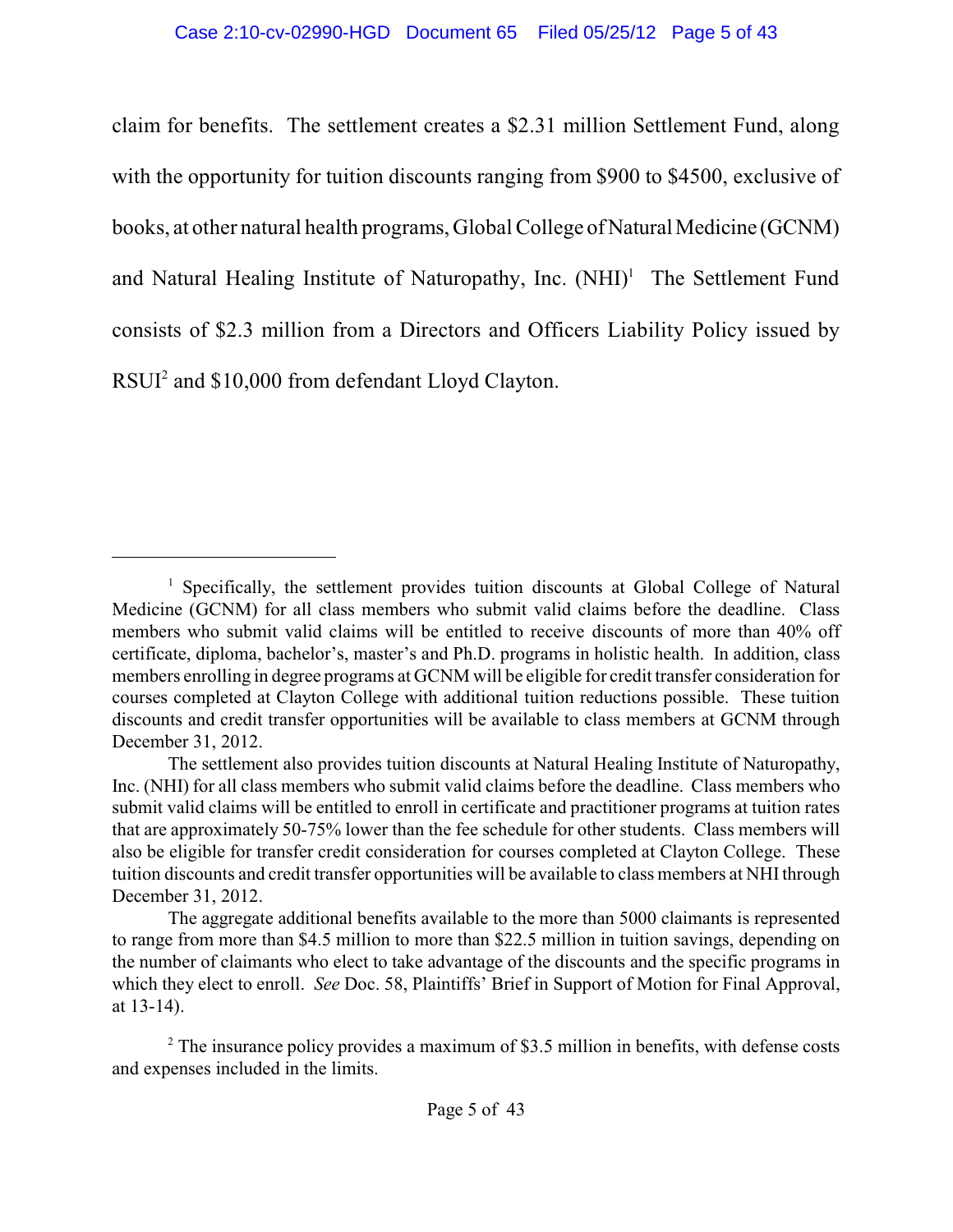Pursuant to the settlement, no less than \$1.33 million of the common fund is to be distributed equitably to persons submitting valid claims in accordance with a formula described in detail in a Court-approved Notice sent to class members.<sup>3</sup>

After preliminary approval of the settlement and proposed notice to Class Members, Class Counsel provided GCG with lists of names and current addresses of more than 700 persons who had identified themselves to the firm as former students who had been enrolled in CCNH programs at the time the school closed in Julky 2010. Class Counsel also made the Class Notice and Claim Form available to potential class members via an informational website. By December 30, 2011, GCG

<sup>&</sup>lt;sup>3</sup> In brief, pursuant to the settlement, claimants are divided into three groups of students who were enrolled in but had not graduated or withdrawn from CCNH as of July 2010. The three claimant groups are referred to as Group A, Group B and Group C. Group A includes students who enrolled in a program at CCNH less than five years prior to the school's closure in light of CCNH's five-year time period for completion of self-paced programs. Group B includes students who enrolled in a program more than five years before the school closed and had not completed their program. Group C includes all students who completed the program in which they were enrolled during the teach-out offered by CCNH between the closure of the school in July 2010 and the end of January 2011. During the claim process, Group B claimants had an opportunity to be moved into Group A by demonstrating to the Claims Administrator: (1) submission of coursework within 12 months of the closure of the school; (2) submission of coursework between 12 and 36 months of the closure and good cause for not submitting coursework more recently; or (3) compelling circumstances for not submitting coursework within 36 months of the school's closure. All valid claimants in Group A and Group B will be entitled to a settlement payment from the common fund. Pursuant to the notice, each Group A claimant will be entitled to a pro rata share of 100 percent of the tuition paid by the claimant to CCNH in connection with enrollment in any program that the claimant did not complete; each Group B claimant will be entitled to a pro rata share of 25 percent of the tuition paid by the claimant to CCNH in connection with any program that the claimant did not complete. Members of Group A, Group B, and Group C all are entitled through the claim process to become eligible for tuition discounts at other natural health programs.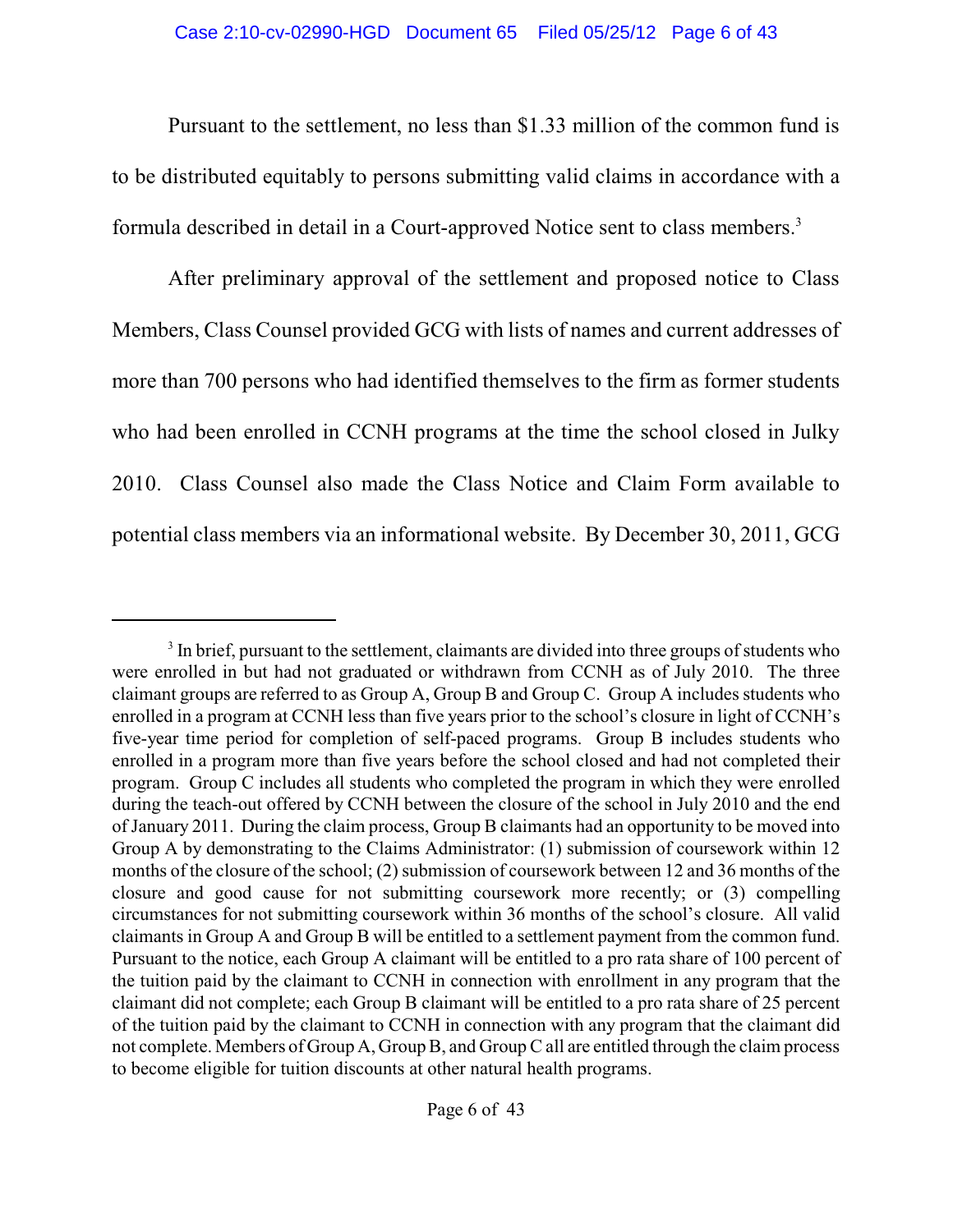gave individual notice of the class action and the settlement to the approximately 14,000 class members. (Doc. 58-2, Decl. of Thomas Howlett).

The deadline for parties to opt-out or object to the settlement was January 31, 2012. As of January 31, 2012, eight persons have opted-out of this settlement, and eight objections to the settlement have been filed. (Docs. 48, 49, 50, 51, 52, 53, 54 & 56). Further, 5171 timely claims have been submitted to the Claims Administrator. A total of 52 untimely claims were received by GCG from February 1, 2012, through February 15, 2012, and 38 additional untimely claims were received by GCG from February 16, 2012, through April 16, 2012. (*See* Doc. 62). Plaintiffs suggested that the untimely claimants be included in the Class Settlement, and defendants do not oppose the inclusion of the untimely claimants in the Class Settlement. (*See* Doc. 64). Therefore, the Court APPROVES the inclusion of the 52 claims received by GCG from February 1, 2012, through February 15, 2012, and the 38 claims received by GCG from February 16, 2012, through April 16, 2012, in the Settlement Class.

On February 15, 2012, this Court conducted a Fairness Hearing. At the Hearing the Court heard oral testimony from Lisa Rogers and heard arguments from Class Counsel, defendants and defense counsel and counsel for RSUI regarding the propriety of the settlement. The hearing revealed the following facts.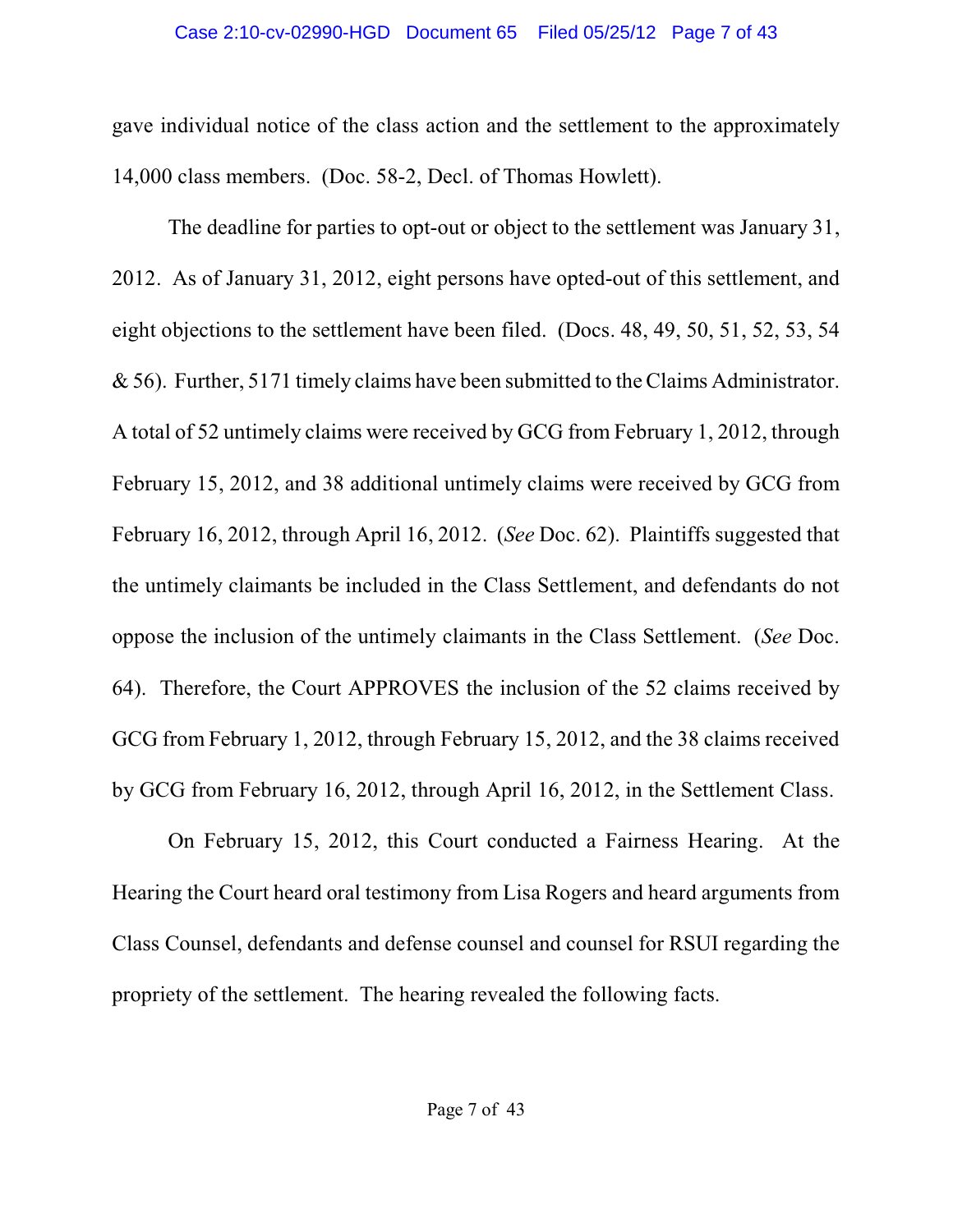CCNH began offering distance education programs about 1980. Its offices were in Birmingham, Alabama, the home of Lloyd Clayton. CCNH was never accredited by the State of Alabama; however, it had a license from the State of Alabama and offered courses not available in traditional colleges and universities. It offered courses initially through correspondence and later through the Internet, with self-paced distance education. Students could pay some or all of their tuition in advance, and CCNH offered a monthly payment plan. At its height, CCNH had about 100 employees. From 2008 to 2010, new enrollments dropped, the amount of tuition collected dropped, and the State of Alabama advised CCNH that its license would not be renewed in 2011 absent accreditation. The school began the accreditation process, but it was time-consuming and difficult. Ultimately, CCNH closed in July 2010. No tuition refund program was developed or announced, there was no place for students to complete their studies, and many students were unawareCCNH had closed because its programs were self-paced.

Jeff Goin, President and a past employee of CCNH, testified that CCNH closed because of the poor economy in 2007 and 2008 and decreasing new enrollments. In response to these problems, CCNH took professional action. Goin also testified that CCNH kept account of its enrollment and tuition and realized early that it was in financial trouble. To counteract the decreasing enrollment, it increased its marketing,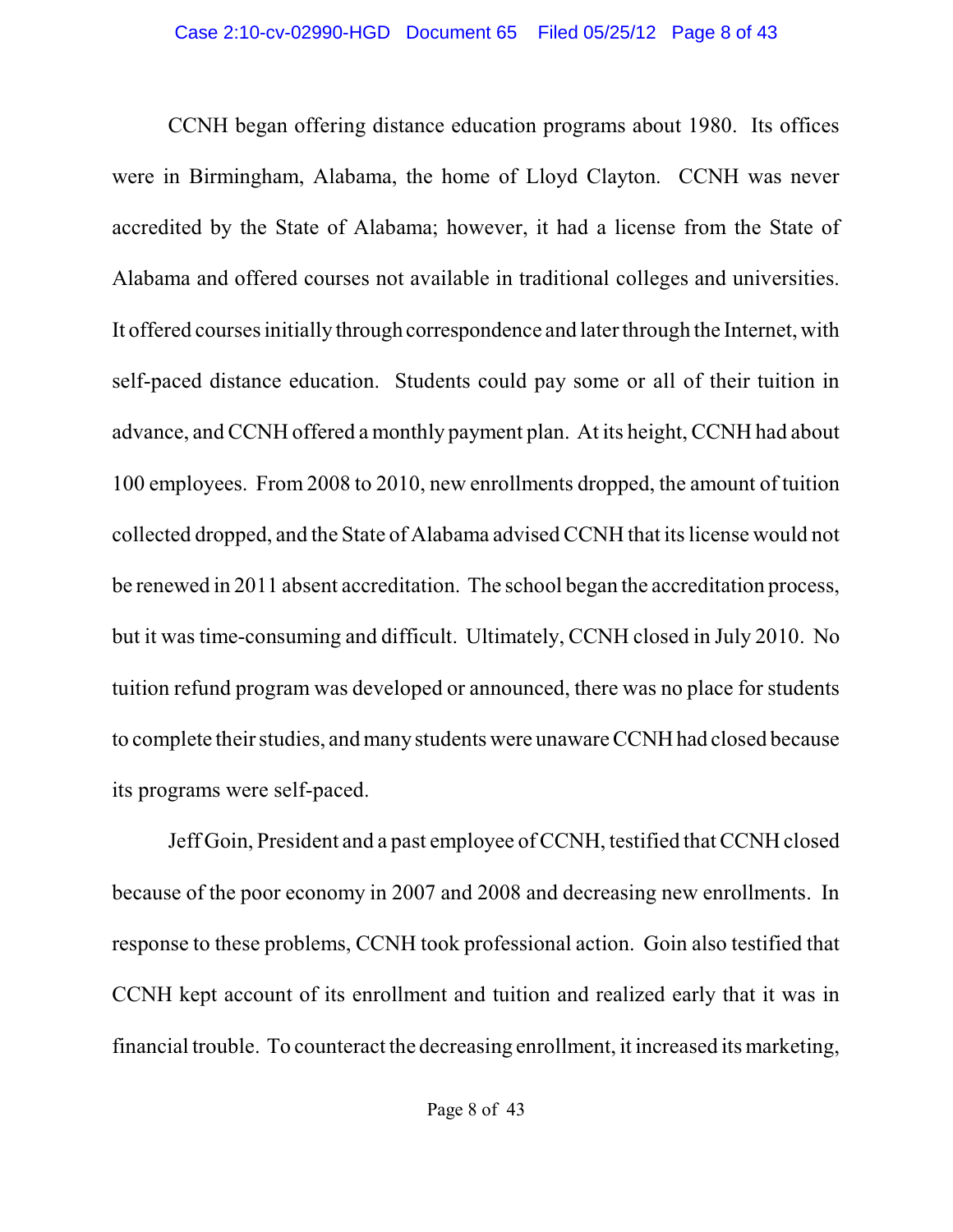#### Case 2:10-cv-02990-HGD Document 65 Filed 05/25/12 Page 9 of 43

reviewed its retention policies to determine why students were dropping out and how to retain them, reduced staff salaries and implemented staff layoffs. In some cases, staff members continued working without pay. The lastresort was closing the school, but only after two to three years of measures designed to keep the school open.

CCNH did have monetary reserves, and it drew on them. However, when the State of Alabama informed CCNH it would have to get accreditation in order to keep its license, this had a huge impact on CCNH and its cash reserves and revenues. CCNH gave a discount to students paying their whole tuition in advance. However, accreditation put limits on how long students had to complete their studies, so CCNH lost students who wanted more time to complete their degrees. Further, to get accreditation, CCNH no longer could require prepayment of tuition; the decrease in income meant that CCNH had to draw upon its reserves to remain open.

Lloyd Clayton also reduced his compensation in the last years that CCNH was open. Even if the other individual defendants did not agree with Clayton's salary, he wasthe founder and owner of CCNH, and they had no control over how much he paid himself. There was no evidence that the other individual defendants, besides Clayton, received unusually large salaries, and they worked for their salaries.

At the time CCNH closed, it took some steps to facilitate the process. The CCNH website and Alabama Department of Postsecondary Education website both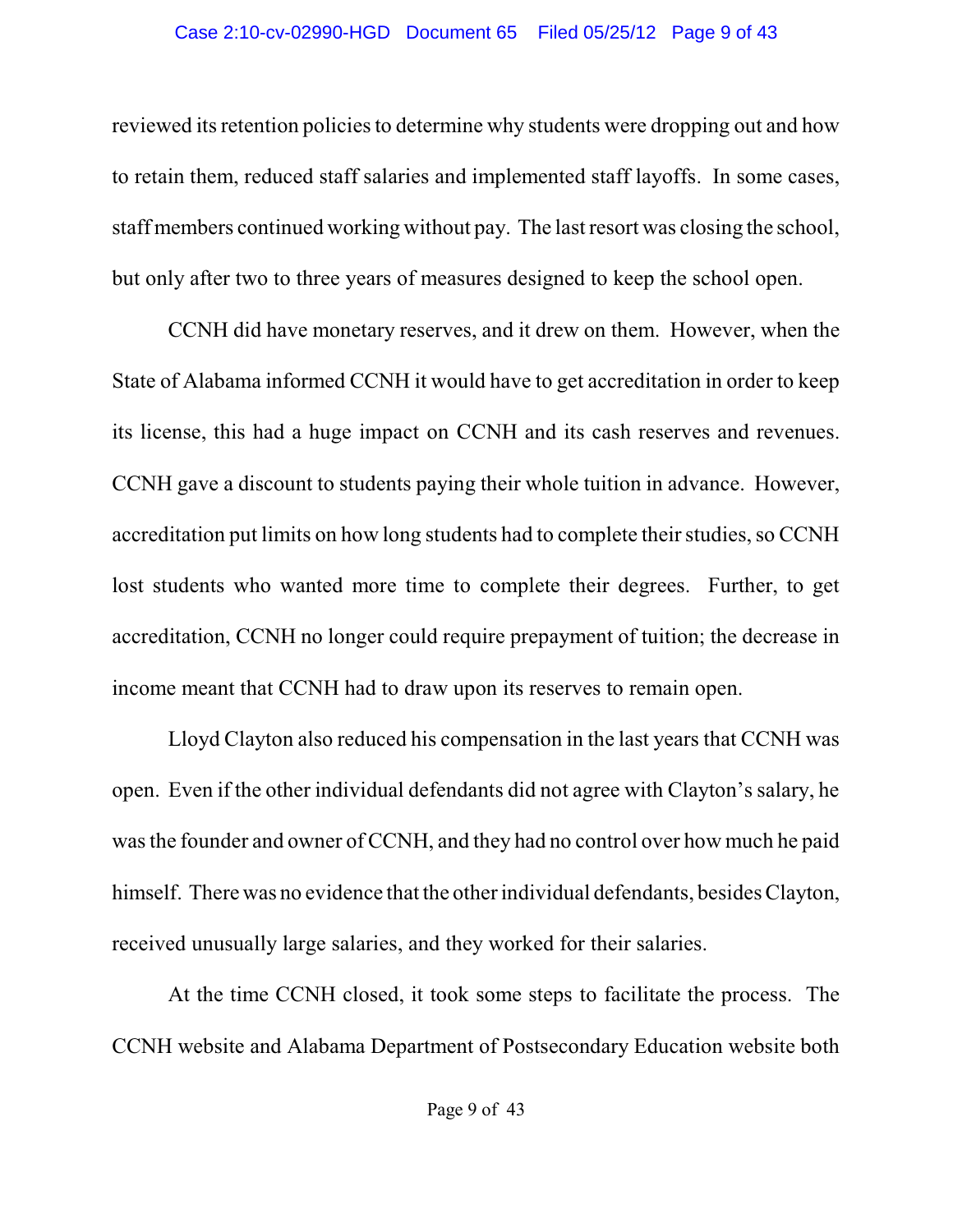advised of the closing of CCNH and the option for its students to enter a teach out program. The deadline for the teach out programwas extended. About 1400 students did complete the teach out program.<sup>4</sup> There was no residual fund when CCNH closed; there were some payments to staff and to the warehouse where CCNH documents were stored. These were kept as independent contractors to facilitate the transfer of students to other schools and so they could obtain copies of their transcripts and the curriculum. An e-mail was sent to every enrolled and active student to advise them of the teach out option, and the teach out option was funded by what little money CCNH had left.

CCNH also notified the bond company, Platte River Insurance Company, that kept a \$50,000 bond required by Alabama statute, and offered to cooperate at the expense of defendants' firm to provide all information needed to enable payment of that bond to students. About 900 students have filed claims against the payment bond, but the proceeds have not yet been paid out. Instead, the bond company hired counsel to try to intervene in this action. When that was unsuccessful, the bond company filed a separate lawsuit. Lloyd Clayton agreed to and was required to indemnify the bond company. The separate action has been resolved and the bond

<sup>&</sup>lt;sup>4</sup> A substantial part of the course materials for courses previously offered by CCNH are available electronically. With respect to the teach out program, a packet of the curriculum is available electronically to students who request it even though the degree is no longer available.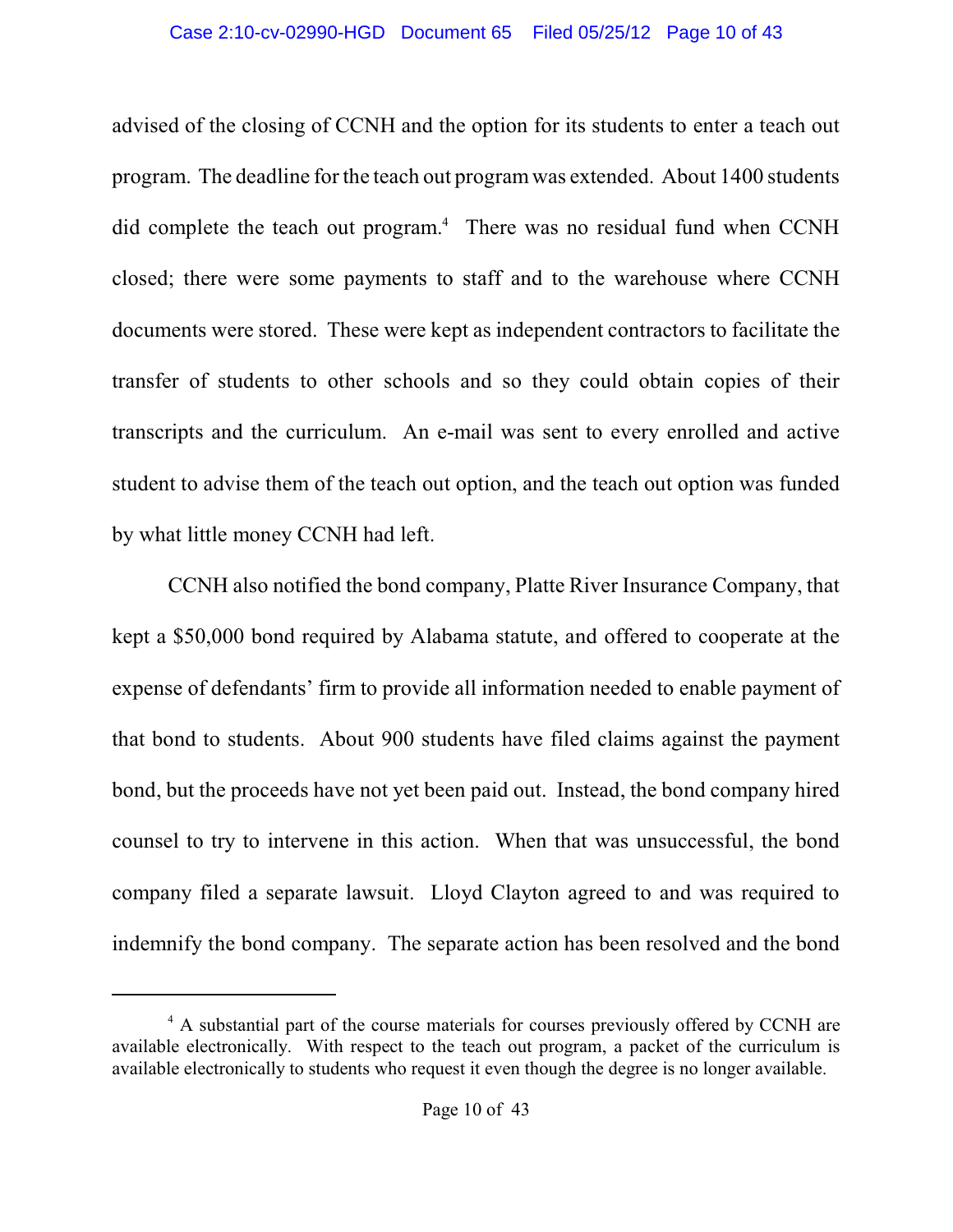#### Case 2:10-cv-02990-HGD Document 65 Filed 05/25/12 Page 11 of 43

money will be paid to the Alabama Department of Postsecondary Education to pay the claimants (some of whom are also class members). *See Platte River Ins. Co. v. Clayton College of Natural Health, Inc., et al.*, Case No. 2:11-cv-02751-SLB (N.D.Ala.).

CCNH has been described as a good school. In fact, plaintiff Suzanne Goldberg testified positively and enthusiastically in her deposition, in response to a question about the quality of CCNH. She also stated she knew of nothing untrue that was told her by anyone at CCNH. Defendants' depositions included some CCNH employees who had been fired due to lack of money. All were complimentary about the organization of the school, the quality of the faculty, and the passion of the faculty and staff. There was no criticismof the operation of CCNH; they testified that CCNH provided a valuable service and alternate education at the students' own pace; and they testified that CCNH prepared its students to do a job they loved but training for which was not available elsewhere. There also was professional management of the transition from a paper curriculum to the Internet. The school provided catalogs and conferences to its students.

At the mediation, the parties tried to evaluate expenses and attorney fees. Defense counsel has incurred approximately \$400,000 in fees and expenses. Further, RSUI did file a reservation of rights regarding the coverage issues but has agreed to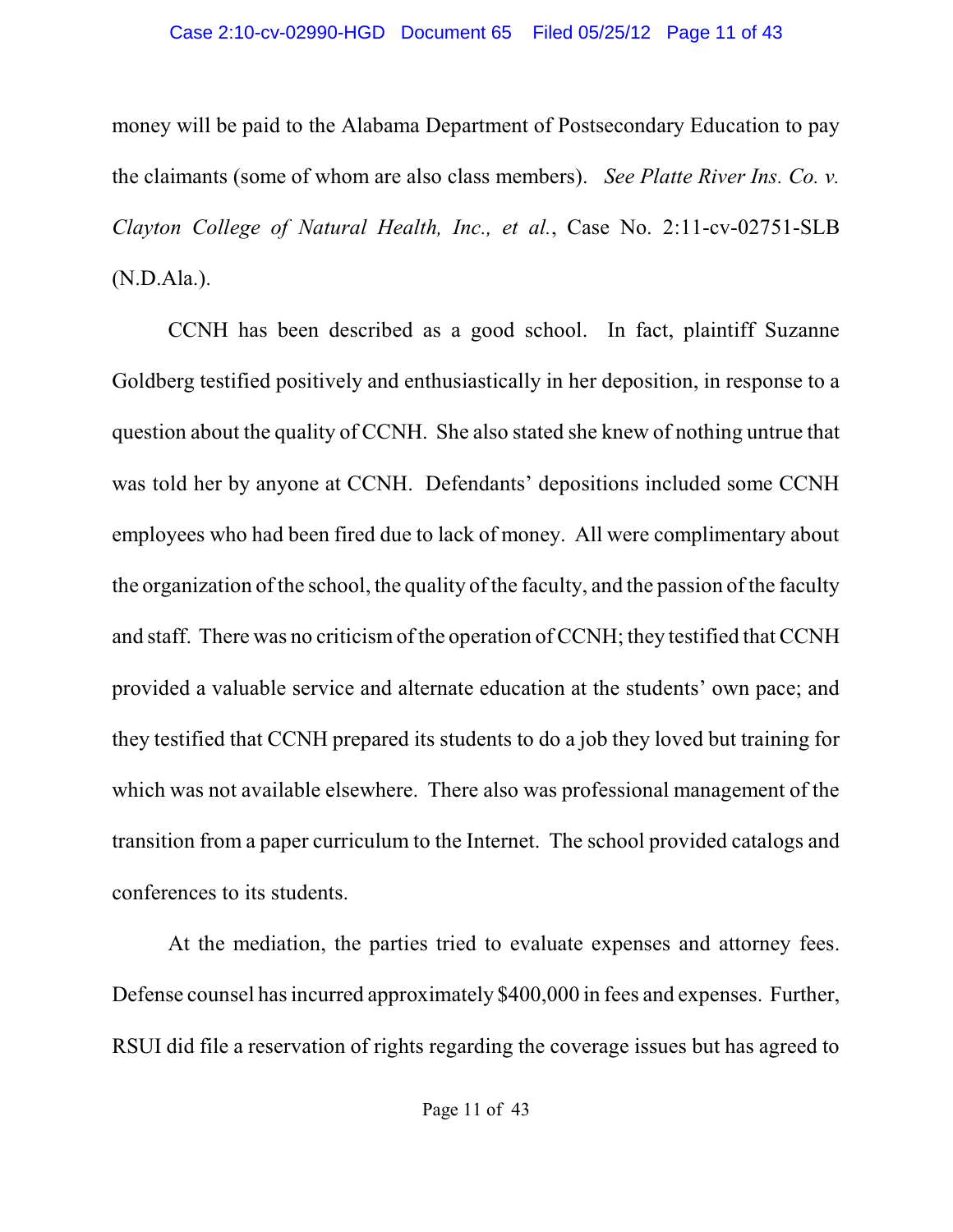pay 74% of the insurance proceeds. Christian & Small was chosen to represent defendants based on the firm's reasonable hourly rate and demonstrated care not to duplicate time and effort.

CCNH produced a large volume of discovery, much of it in electronic format, as well as many paper documents that had to be reviewed by an independent contractor. There were no significant discovery disputes during the litigation, and all counsel cooperated as much as possible. Defendants took only one deposition, of class representative Suzanne Goldberg, and did not resist producing defendants' financial records. Defendants also did not resist mediation, in order to keep the attorneys fees paid by RSUI from the policy to a minimum. Defendants' counsel also has been in contact with the Alabama Attorney General and Alabama Department of Postsecondary Education from early on and done all possible to facilitate settlement and preserve funds. There is no current or contemplated criminal prosecution of any of the individual defendants.

When questioned how the sum of 74% of the insurance proceeds was decided upon, counsel for RSUI stated that it came about through arms' length negotiation. RSUI still contends that policy exclusions would apply. The Directors and Officers Liability Policy has cost depleting limits of \$3.5 million, \$400,000 of which already has been paid to defense counsel as of the mediation, leaving policy proceeds of \$3.1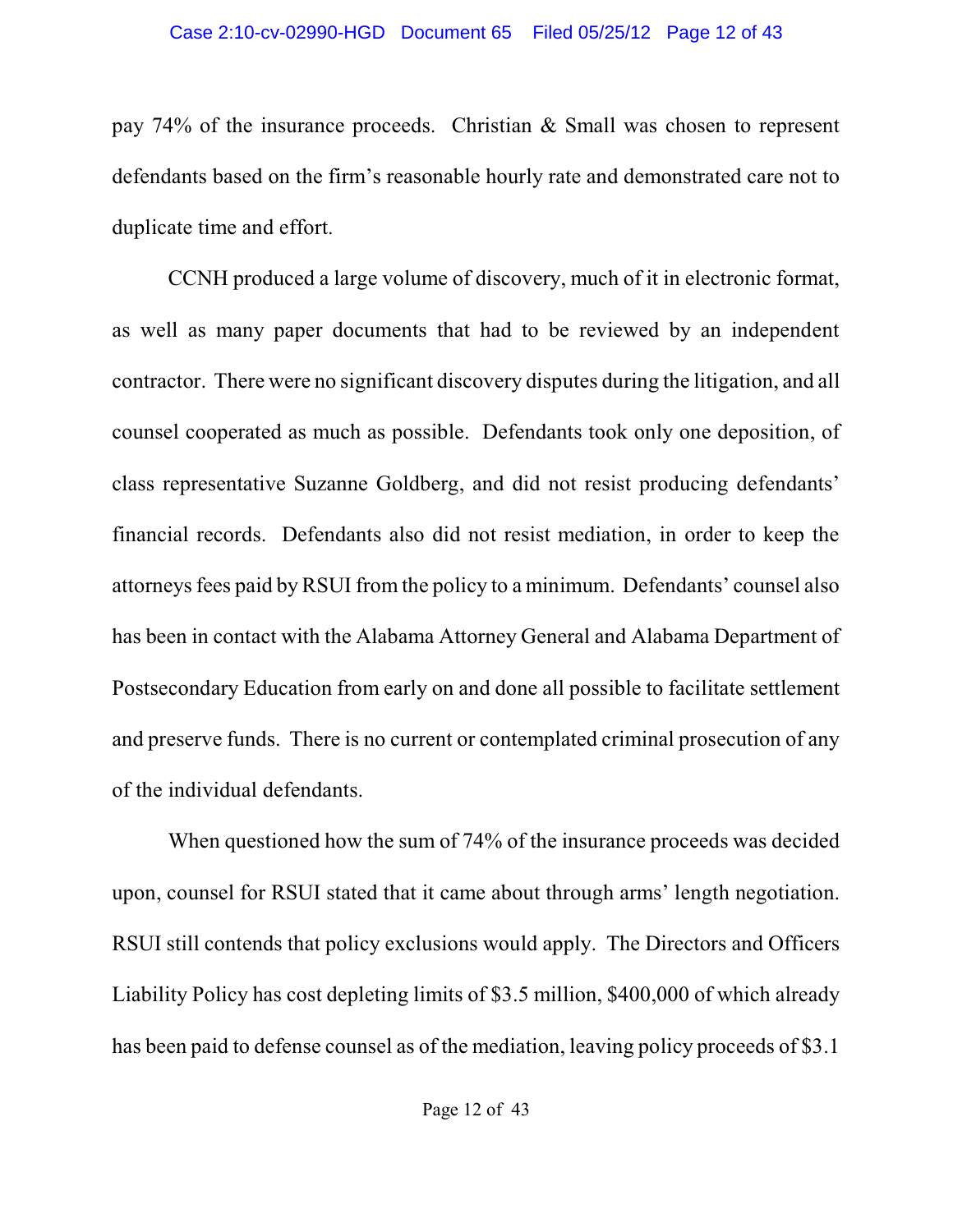million. RSUI asserts that the essence of the case is a breach of contract claim, but such a claim is not within the policy's coverage. It also asserts that the pending motion to dismiss of the individual defendants as to the breach of fiduciary duty and other tort claims is well taken. The second relevant policy exclusion isthat restitution or disgorgement of ill-gotten gains is not an insurable loss. Thus, if defendants got plaintiffs' money by fraud, entrustment or some other tortious conduct and were required to pay this money back to plaintiffs, this would be ill-gotten gains and not covered by the policy. Any fraudulent or criminal conduct also would be excluded from coverage. Therefore, even if defendants' motion to dismiss were denied, RSUI still would have a good defense to any claim for insurance proceeds.

Defendants also state that they had arguments against class certification but chose to allow certification to avoid litigating the issue all over the United States.

One of the objectors to the settlement, Lisa Rogers, testified at the fairness hearing. Ms. Rogers is a Group A Claimant who prepaid tuition of \$8050 in 2009. She was strongly solicited to enroll by CCNH and was offered a \$400 tuition discount. She paid in cash and did not have to borrow. She was aware of one student, Carli Astell, who has been reimbursed in full through a government student loan program (Sallie Mae); however, that is a different fund than the settlement fund. Ms. Rogers stated her belief that students who already have been reimbursed by the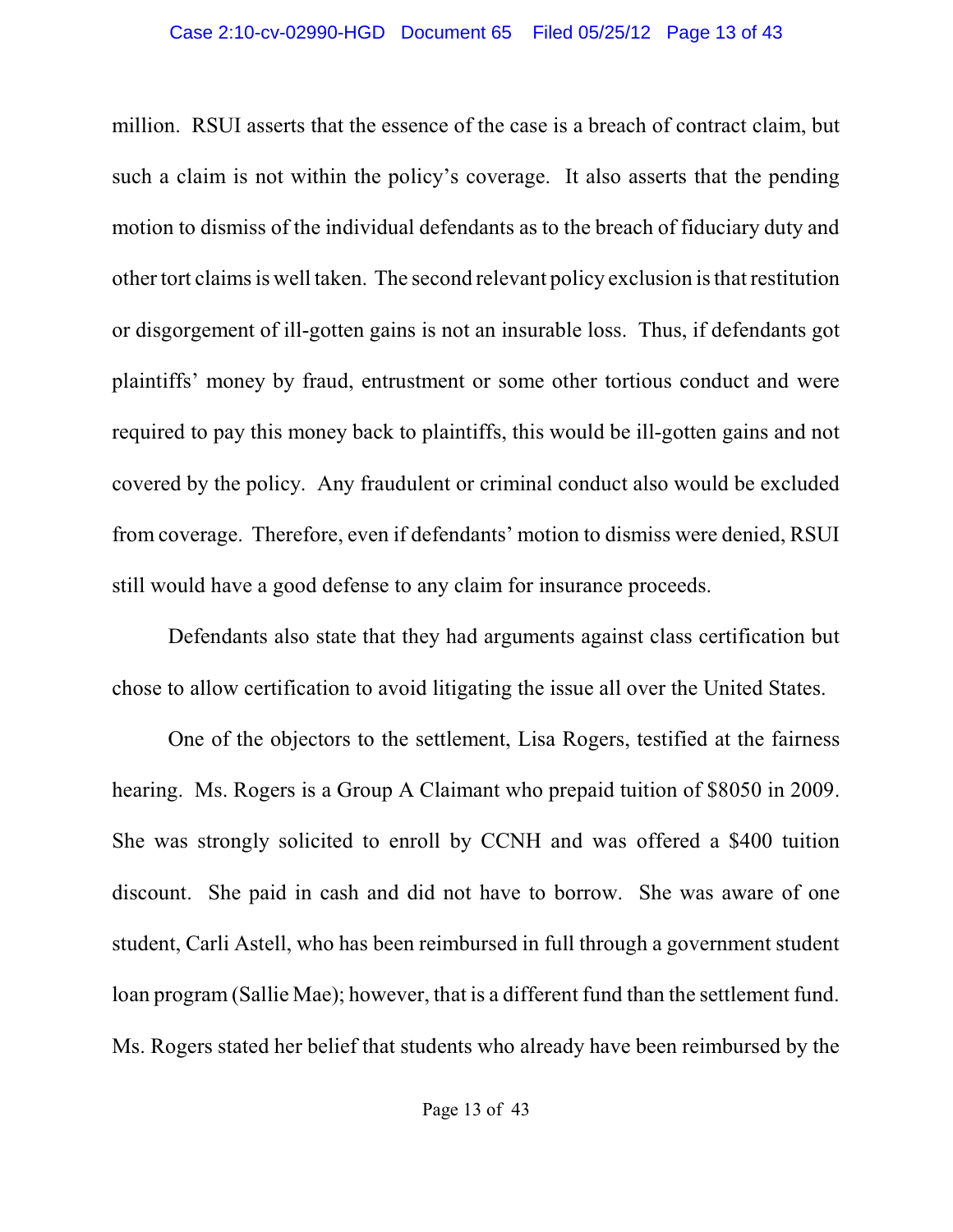#### Case 2:10-cv-02990-HGD Document 65 Filed 05/25/12 Page 14 of 43

government should be excluded from the class and further reimbursement. She testified that she will have to pay \$6000 more to complete her degree, even after reimbursement of about \$300 expected from the Settlement Fund.

Ms. Rogers seeks a reduction in attorneys fees, by both plaintiffs and defense counsel, and possibly some contribution of free legal service by defendant Fishburne, so students can also get books, for example. She suggests a 20-25% contingency fee and states her attorney in Peoria, Illinois, charges \$125 or \$175 per hour.

Ms. Rogers denied that CCNH cooperated all along and stated that she emailed and called her advisor, Tony Cox, but never heard back from anyone. She also suggested that defendant Clayton should put more into the settlement fund because he is not bankrupt and that RSUI should contribute more of the policy proceeds.

She also expressed her concern with the characterization of the school opportunities as an additional \$4 million benefit to claimants. She called the two schools offering tuition discounts and course credit and said they are good, but it depends on how much a person wants to spend. The California education group which oversees those schools advised her that its approval of GCNM expired and no renewal is pending. Ms. Rogers averred that the other school, NHI, has not submitted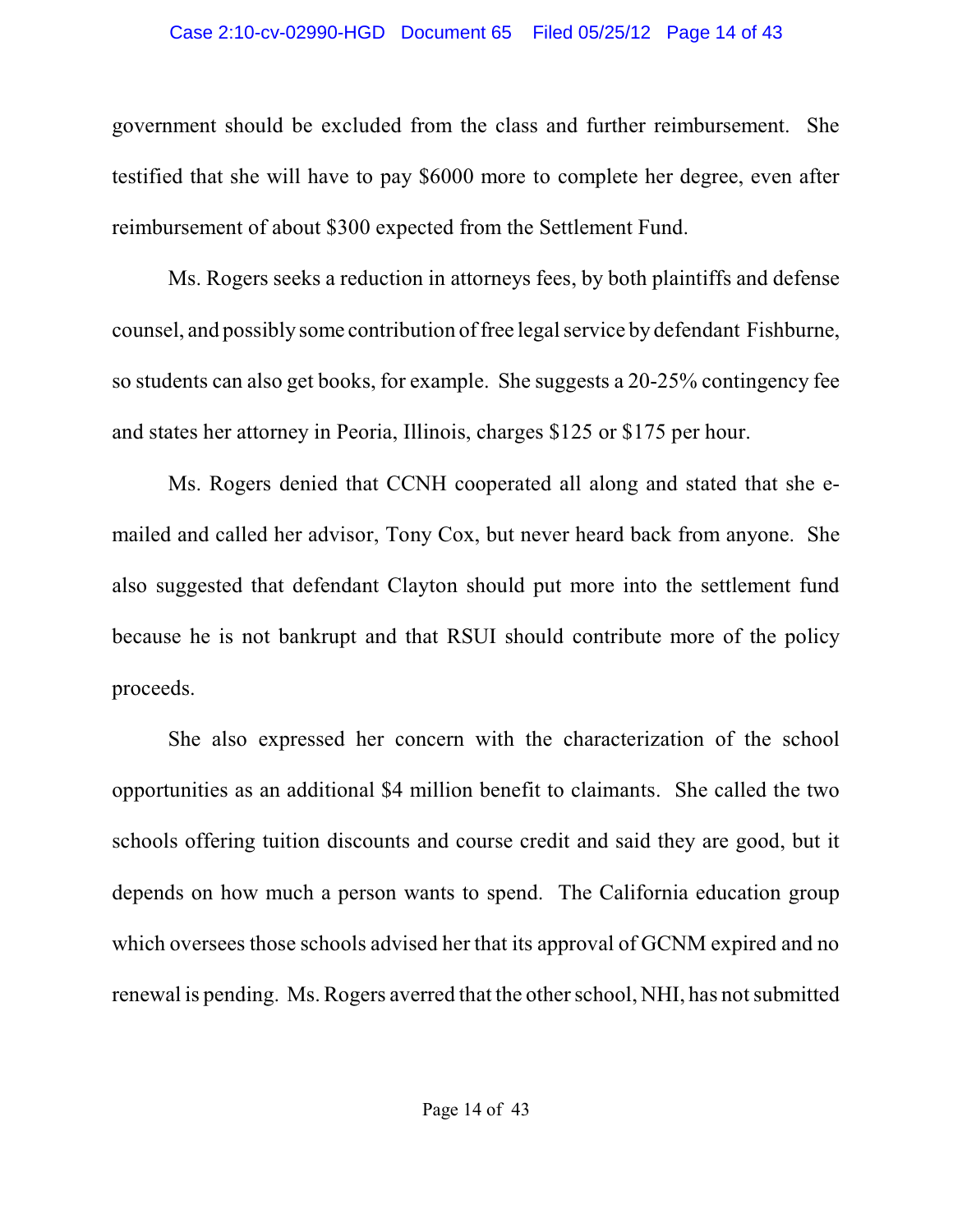#### Case 2:10-cv-02990-HGD Document 65 Filed 05/25/12 Page 15 of 43

an application for approval, despite its prior approval expiring in June 2011; therefore, under California law, it is not approved to be offering courses.

In response to questioning by the court, it was represented by Class Counsel that the two schools offering tuition discounts and course credit to claimants are in business, and letters from the schools are in the court record. (*See* Docs. 58-6 and 58-7). Counsel suggested a possible disconnect between the schools and the regulatory accrediting entity. NHI has a physical campus in California. The claim form mailed to class members makes it clear that no one is making any representations about the suitability of the schools or their accreditation, and it is the students' responsibility to determine this for themselves.

As to the Carli Astell letter (Doc. 58-5), this letter was written to GCG, but Astell is neither a claimant nor an objector to the settlement. Instead, Astell objected to the entire lawsuit. Astell was able to get her Sallie Mae loan discharged because when a school closes, a student can go to Sallie Mae (a private lender) and get his or her money back. No government loans were available to attend CCNH because it was not an accredited school. Further, any claimant must declare under oath that they are entitled to reimbursement and could not do so if they have had any (Sallie Mae) loan discharged. Plaintiffs received the tax returns, real property records, records from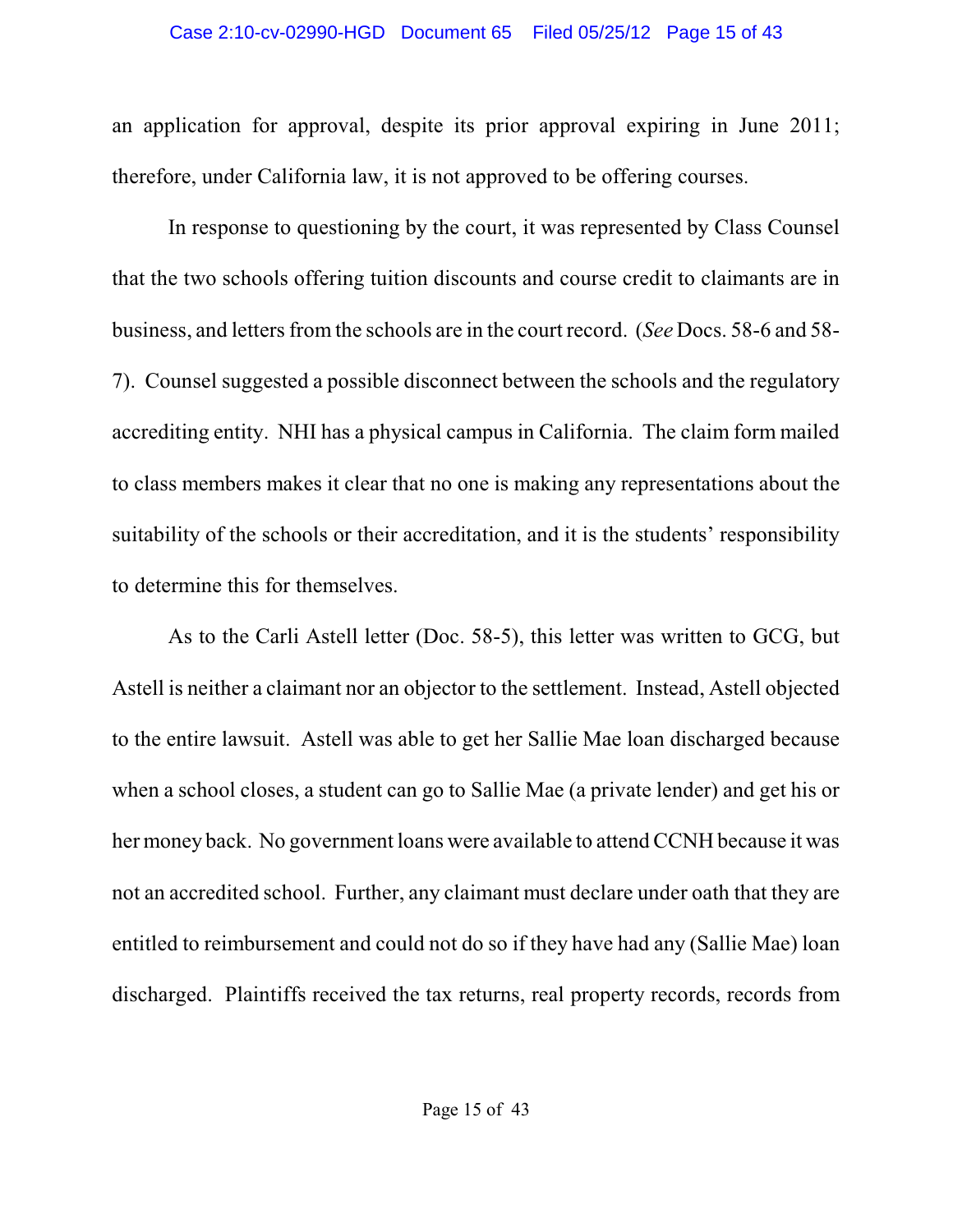#### Case 2:10-cv-02990-HGD Document 65 Filed 05/25/12 Page 16 of 43

divorce proceedings and other records from Lloyd Clayton and are satisfied that he is judgment-proof.

Defendants addressed Rogers' concerns about defense counsel fees by stating that their fees were taken out of the policy proceeds prior to any proceeds being paid into the settlement fund. Defense counsel truly believes that CCNH tried to survive the economy and was very motivated to do so, and its accounting was legal. However, the accreditation process was its downfall. Further, experts could have looked at CCNH's accounting practices and administration and disagreed whether they were good or bad. Because CCNH was licensed in Alabama and had its employees from Alabama, it was just as disruptive to move to another state or to try to stay in Alabama.

# **II. THE NOTICE GIVEN IN THIS CASE MEETS THE REQUIREMENTS OF RULES 23(c)(2)(B) AND 23(e) AND DUE PROCESS.<sup>5</sup>**

Rules  $23(c)(2)(B)$  and  $23(e)$  govern the notice requirements in a Rule  $23(b)(3)$ 

settlement class. Rule  $23(c)(2)(B)$  provides:

For any class certified under Rule 23(b)(3), the court must direct to class members the *best notice that is practicable under the circumstances*, *including individual notice to all members who can be identified*

 $<sup>5</sup>$ . As this case has been previously certified, this Court deems it unnecessary to repeat the</sup> analysis justifying class certification and incorporates by reference the reasoning set forth in its November 15, 2011, Order. This Court finds that its certification order remains valid, that plaintiffs Suzanne Goldberg and Juli Madacey(and Class Counsel) remain adequate, and the class certification shall become final with this Order.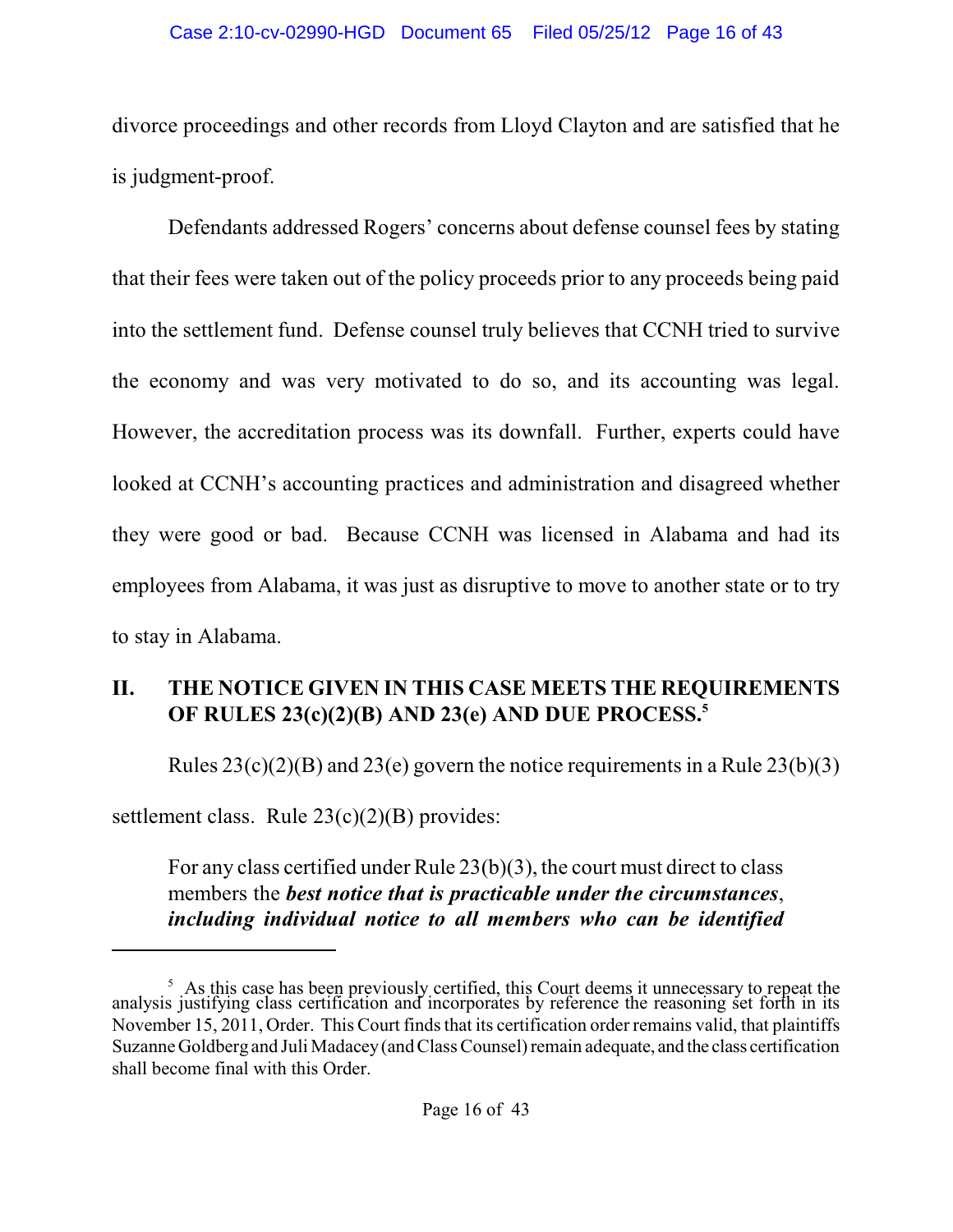*through reasonable effort*. The notice must clearly and concisely state in plain, easily understood language:

(i) the nature of the action;

(ii) the definition of the class certified;

(iii) the class claims, issues, or defenses;

(iv) that a class member may enter an appearance through an attorney if the member so desires;

(v) that the court will exclude from the class any member who requests exclusion;

(vi) the time and manner for requesting exclusion; and

(vii) the binding effect of a class judgment on class members under Rule  $23(c)(3)$ .

Fed.R.Civ.P. 23(c)(2)(B) (emphasis added). In addition, Rule 23(e) "requires that notice of a proposed settlement must inform class members: (1) of the nature of the pending litigation; (2) of the settlement's general terms; (3) that complete information is available from the court files; and (4) that any class member may appear and be heard at the Fairness Hearing." *In re Diet Drugs Prod. Liab. Lit.*, MDL No. 1203, 2005 WL 636788, at \*18 (E.D.Pa. Mar. 15, 2005) (citing *Newberg on Class Actions*, § 8.32, at 8-103).

In determining whether the notice was sufficient, the Court should consider both the "mode of dissemination and its content . . . ." *In re Diet Drugs Prod. Liab.*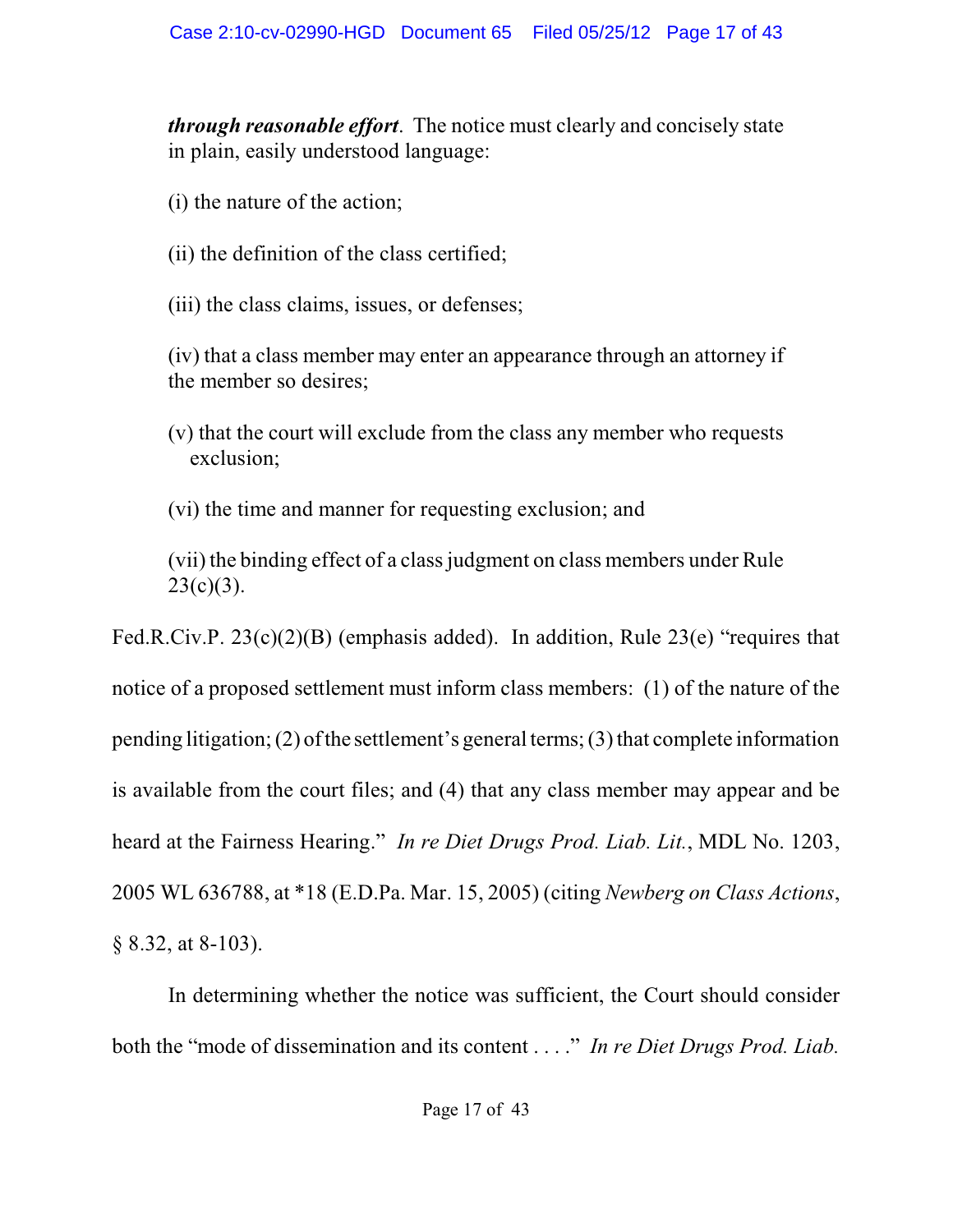*Lit.*, 2005 WL 636788, at \*18. Although the "notice need not be unduly specific, ... the notice document must describe, in detail, the nature of the proposed settlement, the circumstances justifying it, and the consequences of accepting and opting out of it." *Id*. Further, the fact that "[n]o one objecting to the settlement has raised any issue with regard to the sufficiency of notice to class members" should also be considered in determining the adequacy of the notice. *Strube v. American Equity Investment Life Ins. Co.*, 226 F.R.D. 688, 698 (M.D.Fla. 2005).

The notice given in this case meets the requirements of Rules  $23(c)(2)(B)$  and 23(e). CCNH used its computer database of students and Class Counsel used its list of former students who contacted them to determine all individuals who were potential class members. Further, a third-party, independent settlement administrator, Garden City Group, Inc. (GCG), provided individual notice to each of the class members by using the names and addresses of the class members provided to it by CCNH and Class Counsel. To date, eight objections have been filed, and eight persons have opted-out of the settlement. Accordingly, this Court finds that the notice given to the class was adequate and meets the requirements of Rules  $23(c)(2)(B)$  and  $23(e)$  and Due Process.

#### **III. THE SETTLEMENT IS FAIR, ADEQUATE AND REASONABLE.**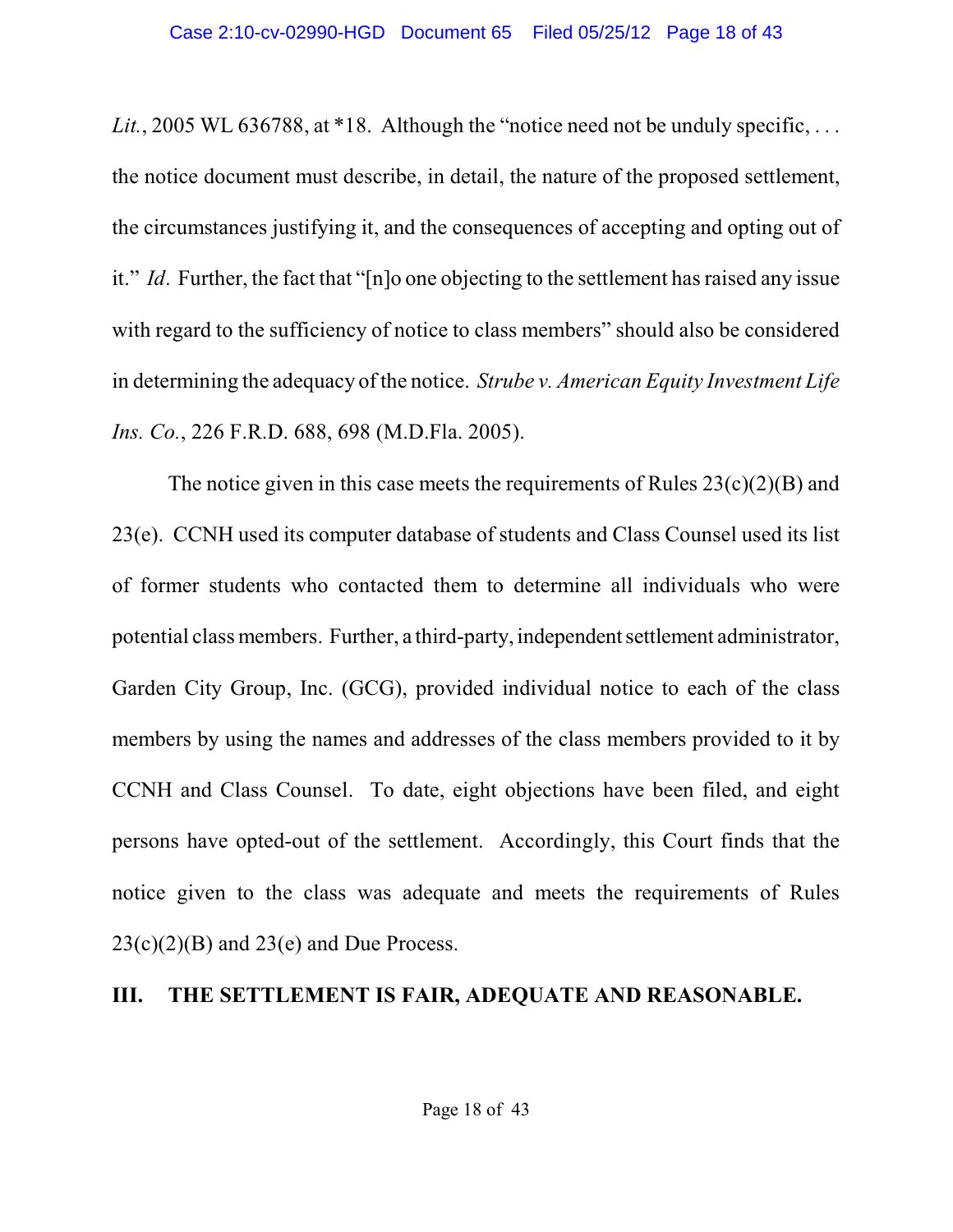Under Federal Rule of Civil Procedure 23(e)(1)(A), "[t]he court must approve any settlement, voluntary dismissal, or compromise of the claims, issues, or defenses in a certified class." Fed.R.Civ.P.  $23(e)(1)(A)$ . To approve a proposed class settlement, the Court must find that the settlement is "fair, adequate, and reasonable." Fed.R.Civ. 23(e)(1)(a);*see also Holmes v. Continental Can Co.*, 706 F.2d 1144, 1147 (11th Cir. 1983). Judicial evaluation [of class action settlements] is guided by public policy which strongly favors the pretrial settlement of class action lawsuits. *See In re U.S. Oil & Gas Litigation*, 967 F.2d 489, 493 (11th Cir. 1992). "The Court's judgment is informed by the strong judicial policy favoring settlement as well as the realization that compromise is the essence of settlement." *Bennett v. Behring Corp.*, 737 F.2d 982, 986 (11th Cir. 1984).

In reviewing a settlement for fairness, adequacy and reasonableness, the Court should consider, among other things, the following factors:

- 1. The likelihood of success at trial (including the likelihood of establishing liability);
- 2. The range of possible recovery and the point on or below the range at which the settlement is fair, adequate and reasonable;
- 3. The complexity, expense, and duration of the litigation;
- 4. The substance and amount of opposition to the settlement;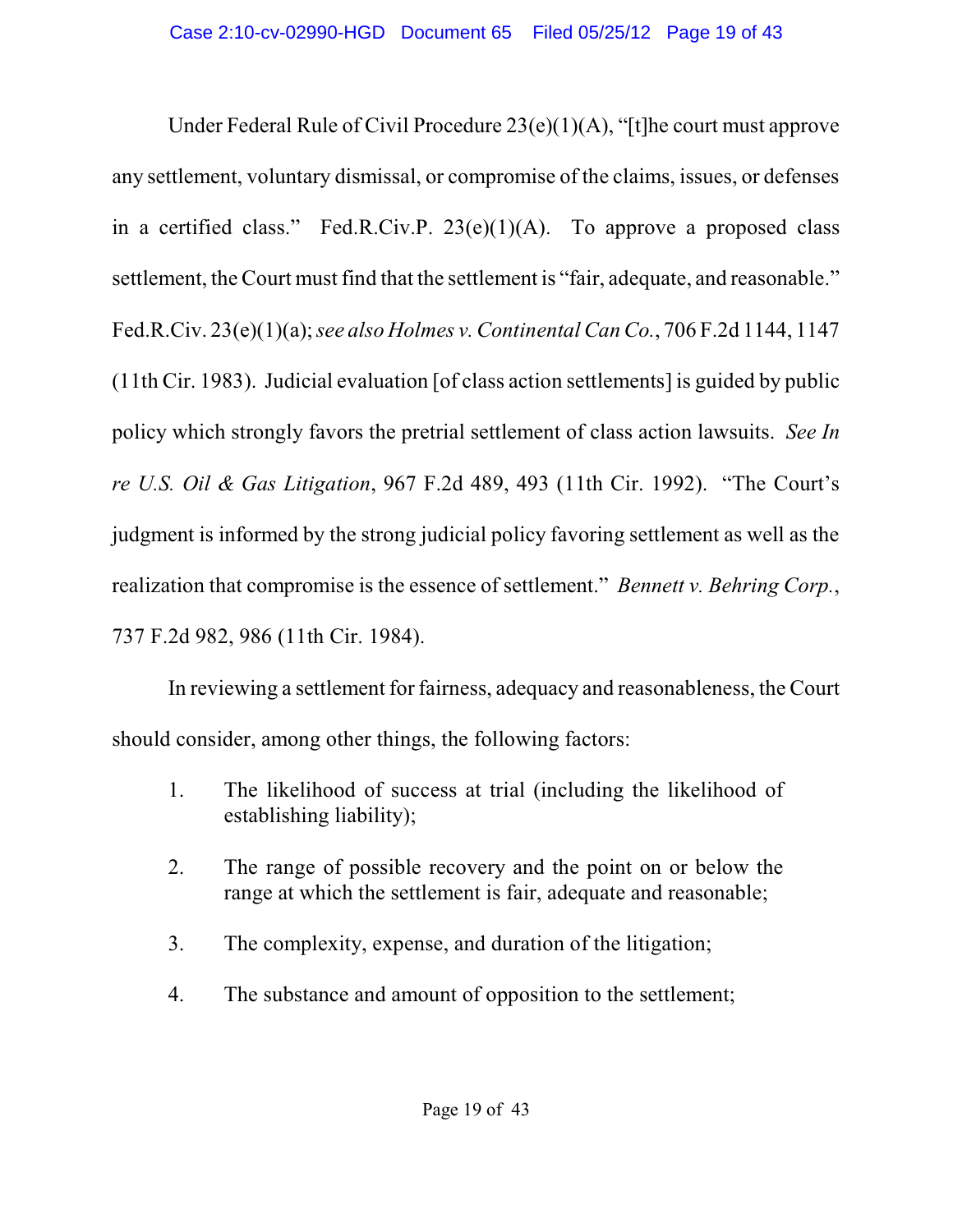- 5. The stage of the proceedings at which the settlement was achieved; and
- 6. The financial ability of the defendant to withstand a greater judgment and the potential for a judgment in an amount likely to trigger due process considerations.

*Bennett*, 737 F.2d at 986.

In applying these factors, the Court need not reach ultimate conclusions on the merits of the litigation. Instead, the review of the proposed settlement involves a limited inquiry into whether the possible awards of litigation with its risks and costs are outweighed by the benefits of settlement. *See Cotton v. Hinton*, 559 F.2d 1326, 1330 (5th Cir. 1977) (stating that the trial court does not have "the right or duty to reach any ultimate conclusions on the issues of fact and law which underlie the merits of the dispute."); *Young v. Katz*, 447 F.2d 431, 433 (5th Cir. 1971) ("In examining a proposed compromise for approval or disapproval under Fed.R.Civ.P.  $23(c)$ , the court does not try the case. The very purpose of compromise is to avoid the delay and expense of such a trial."). Further, a settlement that is reached after extended arm'slength negotiations between experienced and capable counsel is also relevant to approval. *See, e.g., Cotton*, 559 F.2d at 1330 (stating that trial court is "entitled to

 $\frac{6}{5}$  The United States Court of Appeals for the Eleventh Circuit adopted as binding precedent the decisions of the United States Court of Appeals for the Fifth Circuit handed down prior to September 30, 1981. *See Bonner v. City of Prichard, Ala*., 661 F.2d 1206, 1207 (11th Cir. 1981).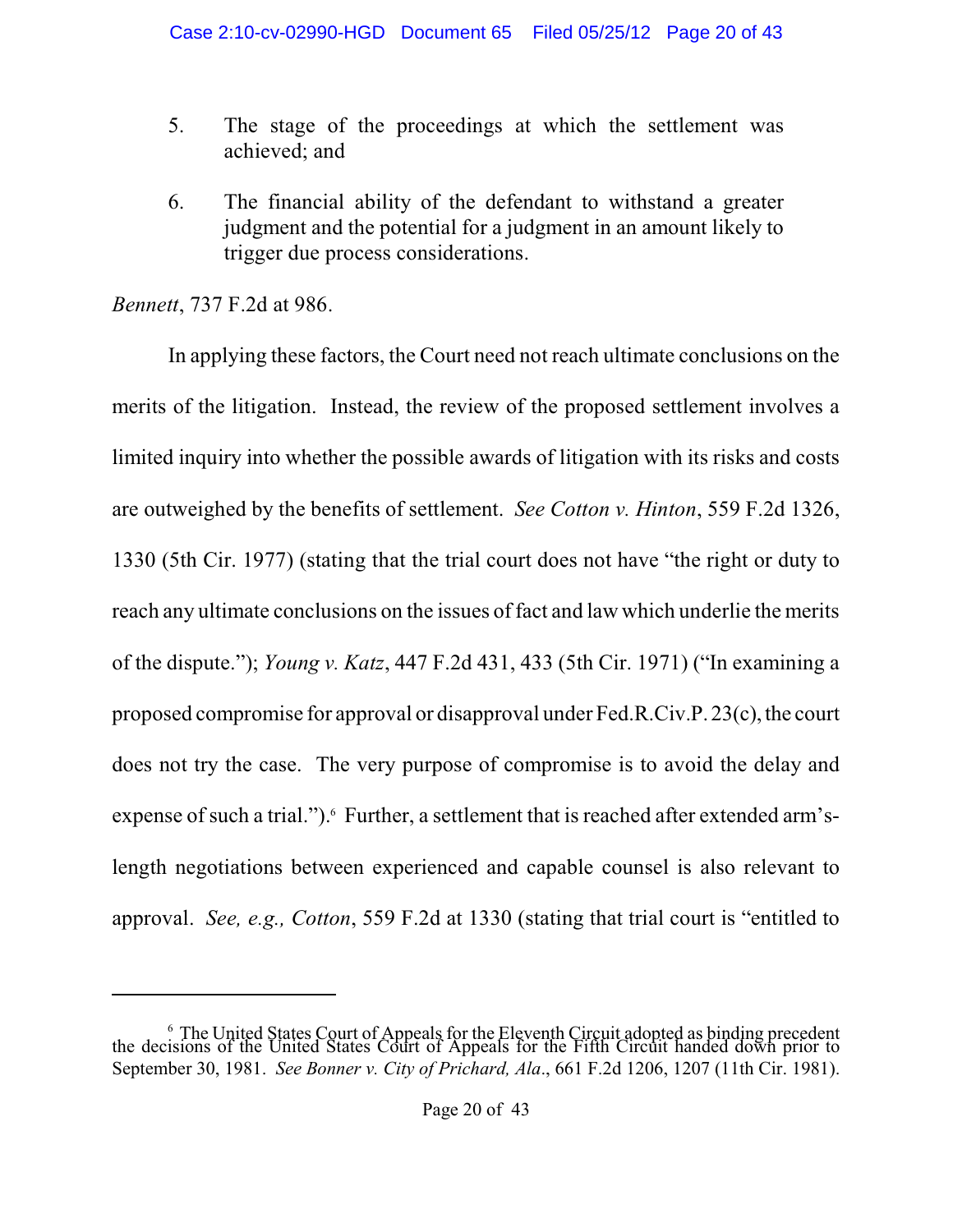rely on upon the judgment of experienced counsel for the parties" in evaluating settlement); *see also Conte & Newberg, Newberg On Class Actions* at § 11.47 ("recommendation of counsel is entitled to great weight following arm's-length negotiations").

# **A. The Settlement Provides the Maximum Relief that Could Be Awarded at Trial.**

First, the benefit this settlement provides to the class, both in terms of monetary and other relief, should be compared with the likely recovery for the class at trial. *See Cotton*, 559 F.2d at 1330. This question implicates the first two of the *Bennett* factors, which are closely related: "(1) the likelihood of success at trial; and (2) the range of possible recovery." *Bennett*, 737 F.2d at 986. This standard often justifies approving settlements that are substantial compromises of the relief that could be obtained through litigation.

This Court finds that the result obtained under the settlement is consistent with and in some respects exceeds the relief that the class could expect to obtain at trial while obviating the risks that further litigation entails.

First, the class would undertake significant risks by proceeding further with litigation. For instance, the court could grant the individual defendants' motion to dismiss, leaving only the breach of contract claim against CCNH. Because the RSUI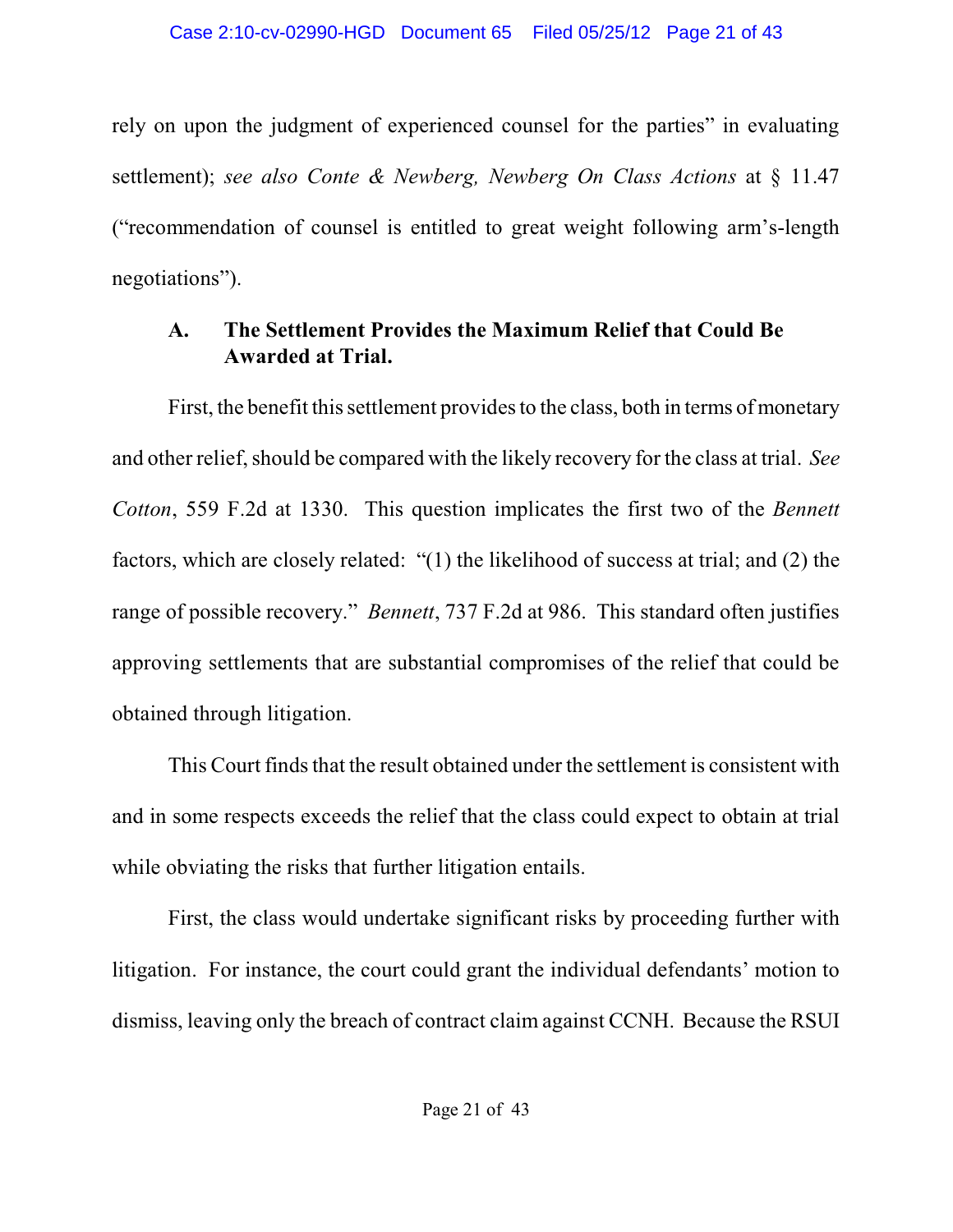#### Case 2:10-cv-02990-HGD Document 65 Filed 05/25/12 Page 22 of 43

policy contains an exclusion for breach of contract and CCNH is without other assets to pay a judgment, plaintiffs might receive an uncollectible judgment. Another possible scenario is that the court could deny the individual defendants' motion to dismiss and they ultimately might be found liable in tort. However, RSUI then could deny insurance coverage based on the restitution/ill-gotten gains and fraudulent conduct exclusions, and plaintiffs again might be hard-pressed to collect any judgment.

Second, the relief afforded to the class provides the maximum recovery possible given the assets available. The RSUI insurance policy is the only asset of CCNH, and it contains exclusions which arguably would apply to the claims in this litigation. Further, Lloyd Clayton has agreed to pay \$10,000 into the settlement fund but otherwise has been determined by plaintiffs to be judgment-proof. Thus, the settlement potentially provides the maximum available remedy to the class, given the claims and circumstances.

Third, the settlement provides relief in the form of tuition discounts and course credit at GCNM and NHI which would not be available otherwise in this action were it to proceed to trial.

# **B. Continued Litigation of this Case Would Have Been Expensive and Lengthy.**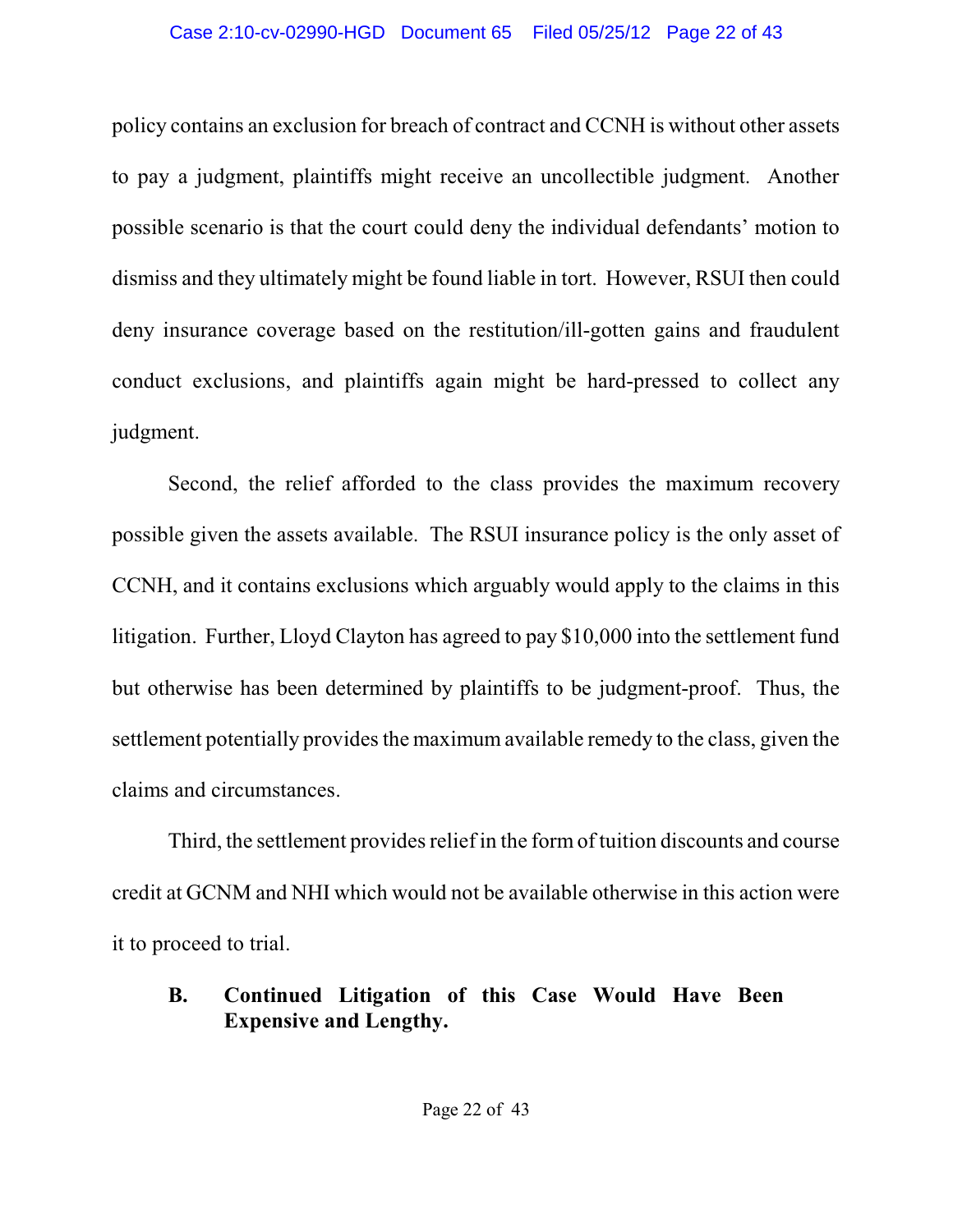The novelty of some of the issues presented in this case would have made the trial and appeal of this case expensive and lengthy. A credible projection for litigating this case through trial and appeal would be at least two to three years. *See, e.g., U.S. Oil &Gas. Lit*., 967 F.2d at 493 ("Complex litigation--like the instant case- can occupy a court's docket for years on end, depleting the resources of the parties and the taxpayers while rendering meaningful relief increasingly elusive."). Each phase of litigation would entail substantial costs, attorney time, travel and other expenses. In short, the likely alternative to settlement now is lengthy, burdensome and expensive litigation. The strength of the relief and the added benefit of obtaining it now rather than years from now make approval of this settlement in the best interests of the class.

#### **C. Eight Persons Have Objected to the Settlement.**

Although the Court must review and address such objections, "this is not to say that the trial judge is required to open to question and debate every provision of the proposed compromise." *Cotton*, 559 F.2d at 1331. The central question at issue is not whether any particular provision could have been negotiated in a slightly different or marginally more favorable way. While the number of objectors is "not controlling," *Cotton*, 559 F.2d at 1331, a relatively small number of objectors can be taken as "some indication that the class members as a group did not think the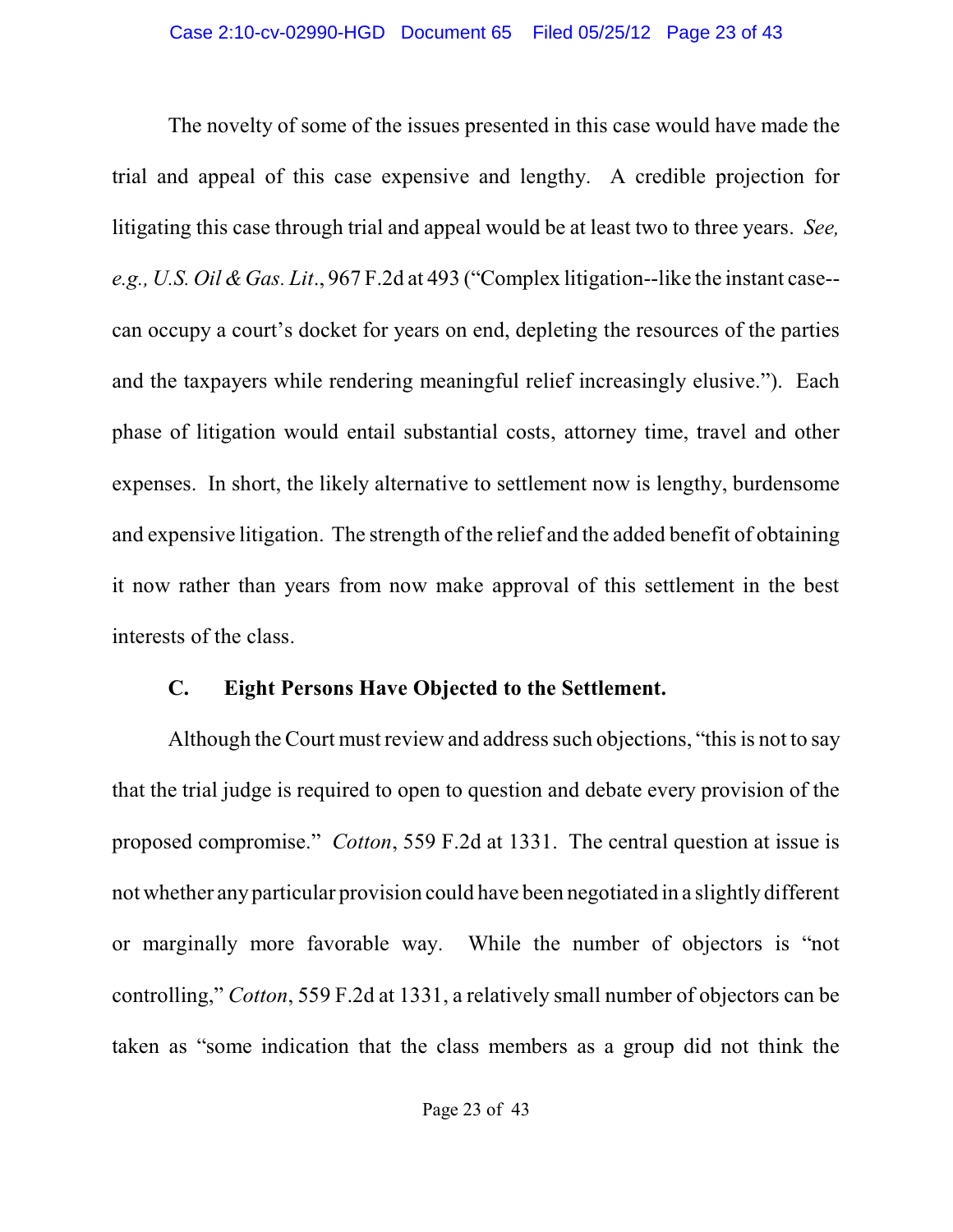settlement was unfair." *Kincade v. General Tire & Rubber Co.*, 635 F.2d 501, 506 n.4 (5th Cir. 1981).

Here, actual notice of the settlement was given to approximately 14,000 class members, and 5171 class members submitted timely claims. As of the deadline of January 31, 2012, eight persons (.057% of the total class) filed objections to the settlement and only eight persons (.057% of the total class) have opted out of the settlement. Courts have approved settlements with far greater percentage of objectors than is present in this case. *See, e.g., Reed v. General Motors Corp*., 703 F.2d 170, 174-75 (5th Cir. 1983) (affirming district court's approval of class settlement notwithstanding a nearly 40% objection rate). Thus, the lack of any significant opposition to this settlement weighs in favor of final approval.

The objections filed are as follows:

(1) Beverly Speiss, Laguna Niguel, CA

Ms. Speiss objects to ¶ 17 of the Settlement Agreement, which calls for payment of \$200,000 for expenses incurred (\$50,000) and to be incurred in the administration of the settlement, plus attorneys' fees of up to \$775,000. She asks that Class Counsel prove, by time sheets, that they spent time investigating facts, litigating the case and negotiating a settlement, such that they are entitled to an award of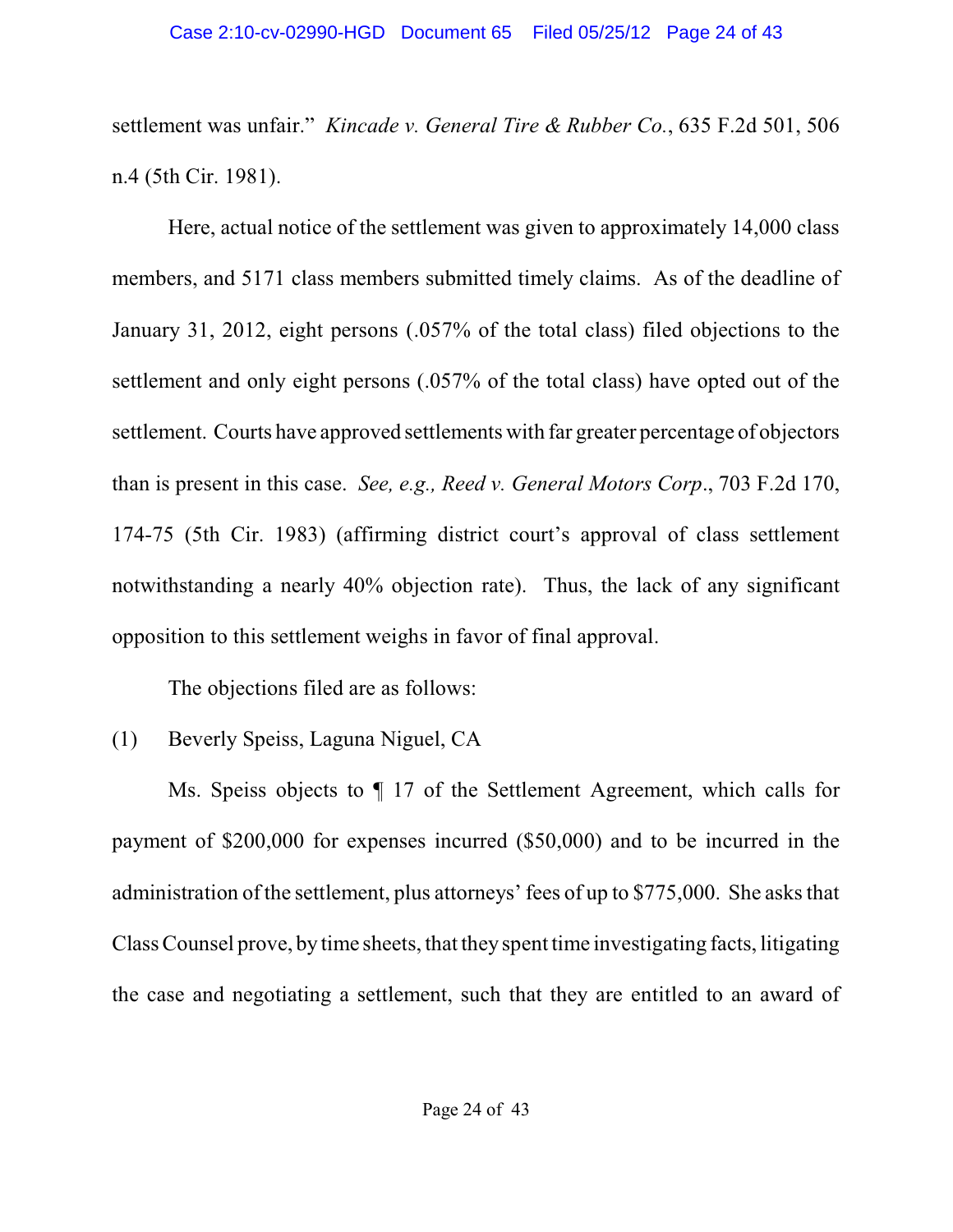\$775,000, and that they actually incurred or will incur \$200,000 in expenses, and that such fees and expenses were necessary and reasonable.

(2) Aida Al-Salman, Alhambra, CA

Ms. Al-Salman objects that she cannot benefit from the part of the settlement offering tuition discounts at specified schools because they do not offer the degree she was pursuing, such that she and other students in the same situation are at a disadvantage in the settlement in that they can only receive partial tuition reimbursement.

(3) Nadia Therese Brandon, Falls Church, VA

Ms. Brandon objects that she will receive only a "minimal symbolic amount" of tuition reimbursement, which is "grossly disproportionate" when considering her payment of \$8500 and four years in pursuit of Doctorate of Naturopathy, as well as the loss of job prospects because she cannot get that degree now. She asks for more reimbursement or that full tuition costs at a similar school be covered for class members.

(4) Berrenda (and Gary) McCarthy, Sacramento, CA

Ms. McCarthy objects that she and her husband paid \$28,000 (for which they took out a loan at high interest at CCNH's urging). They object to the amount allotted for tuition reimbursement as insufficient.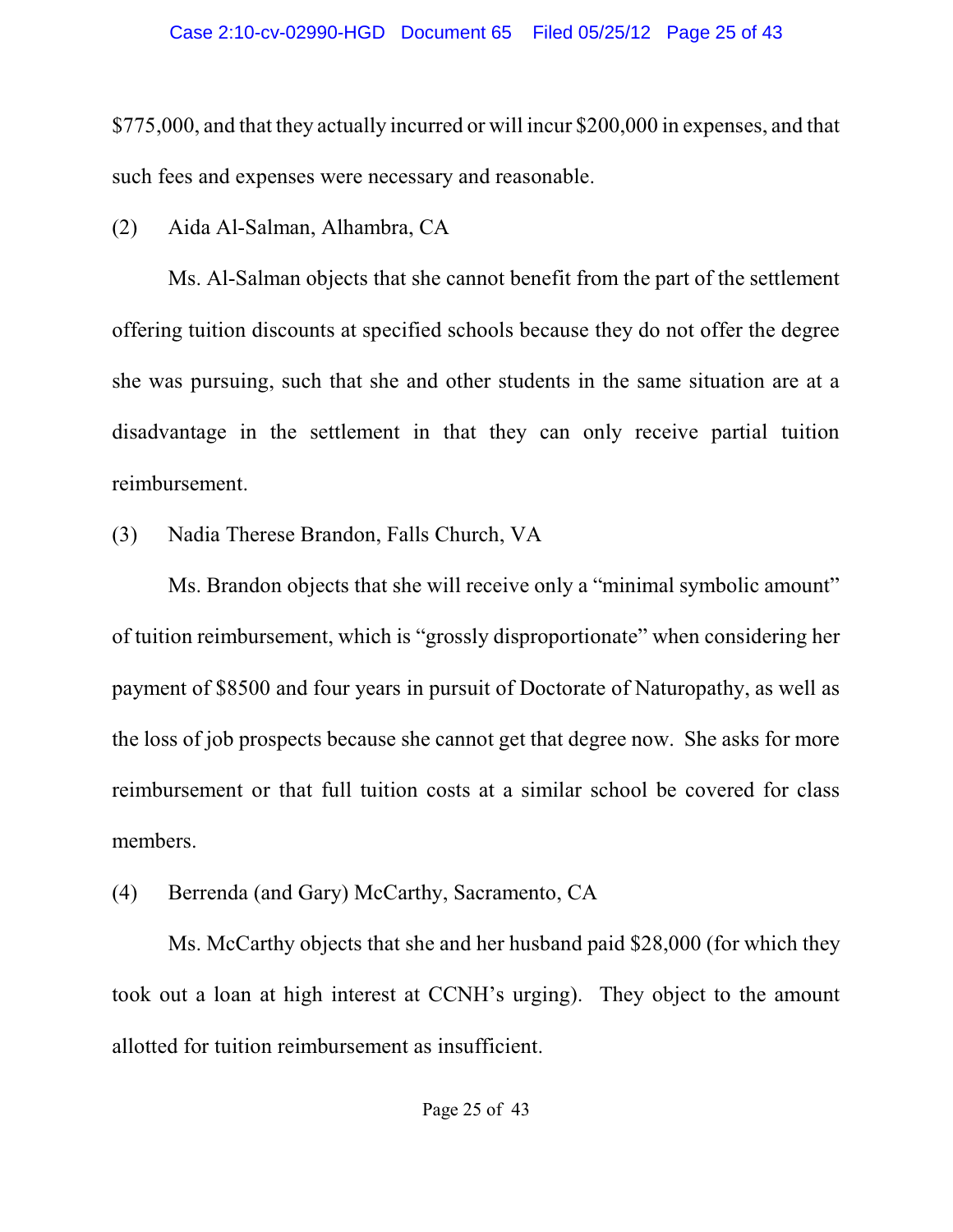#### (5) LaRissa Parker

Ms. Parker objects to ¶ 8 of the Settlement Agreement requiring release of all claims against defendants relating to CCNH, its curriculum, or manner of conducting business. She finds it unfair that individuals are released and that she is in Class B, which eliminates all future options of any formof compensation despite her financial investment and sacrifice to make payments, beginning in 2009.

(6) Janice Kasiecki, New Boston, NH

Ms. Kasiecki objects that settlement as structured is unfair, unreasonable and inadequate and that more effort should be made to reimburse students for 100% of tuition paid. She contends that attorneys' fees and expenses make up too much of the settlement (almost 50% of available funds of \$2.31 million) and that the individual defendants committed fraud and should sell their personal assets to increase the settlement fund up to 100% tuition reimbursement plus 100% punitive damages.

(7) Lisa Rogers, Chillicothe, IL<sup>7</sup>

Ms. Rogers objects to the settlement reimbursement of approximately a nickel for each dollar, as inadequate. She paid \$8050 in advance but got no courses before CCNH closed. She was diagnosed with rheumatoid arthritis in 2009 and offered to

 $\alpha$ <sup>7</sup> Ms. Rogers appeared at the fairness hearing and testified in detail about her objections to the settlement. A synopsis of her objections is set out *supra*.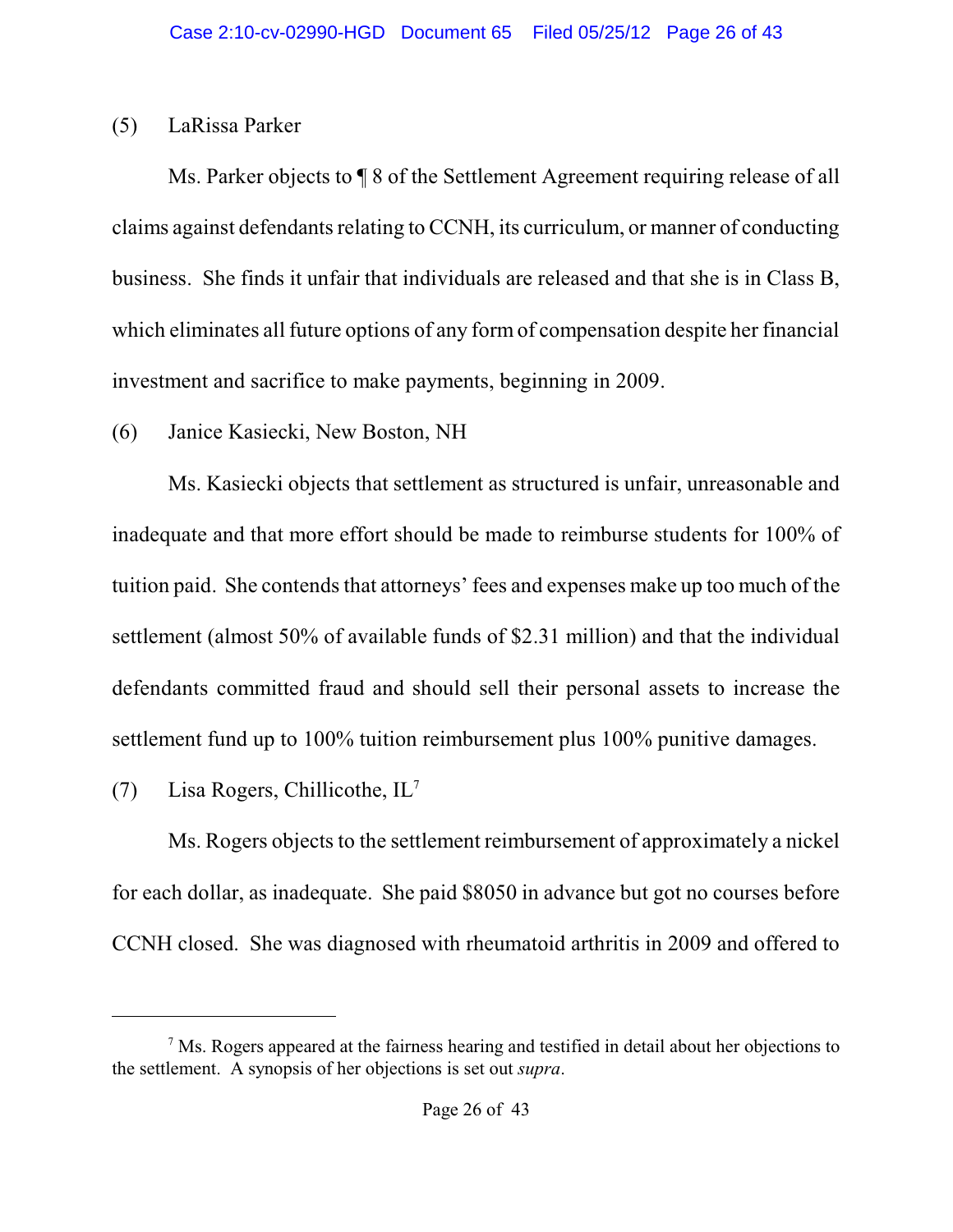withdraw, to receive full tuition reimbursement, but was assured by her adviser, Tony Cox, that she could just take courses when she was up to it. She asks that the court consider the financial responsibility of the individual defendants who allegedly stole or mishandled tuition money.

(8) Carol Ritter-Mayberry, Jefferson Township, PA

She objects to the amount of attorneys' fees compared to the tuition reimbursement for students. She also asks that students be allowed electronic access to all study guides for all courses previously offered. While there was a form for students to fill out to get study guides, she states that CCNH has not followed through with providing the study guides.

# **D. CCNH'sOnly Asset isthe InsurancePolicy and the Individual Defendants May Not be Subject to Liability.**

This factor concerns the worth of defendants CCNH and Lloyd Clayton (plaintiffs having acknowledged that the other individual defendants likely would not be subject to liability for tort claims) and the potential for protracted litigation with respect to the individual liability of Lloyd Clayton. With respect to the first facet, CCNH's insurer has potentially provided the maximum amount of monetary relief allowed by the insurance policy, in light of the policy exclusions, and Lloyd Clayton has contributed to the Settlement Fund and appears to be otherwise judgment-proof.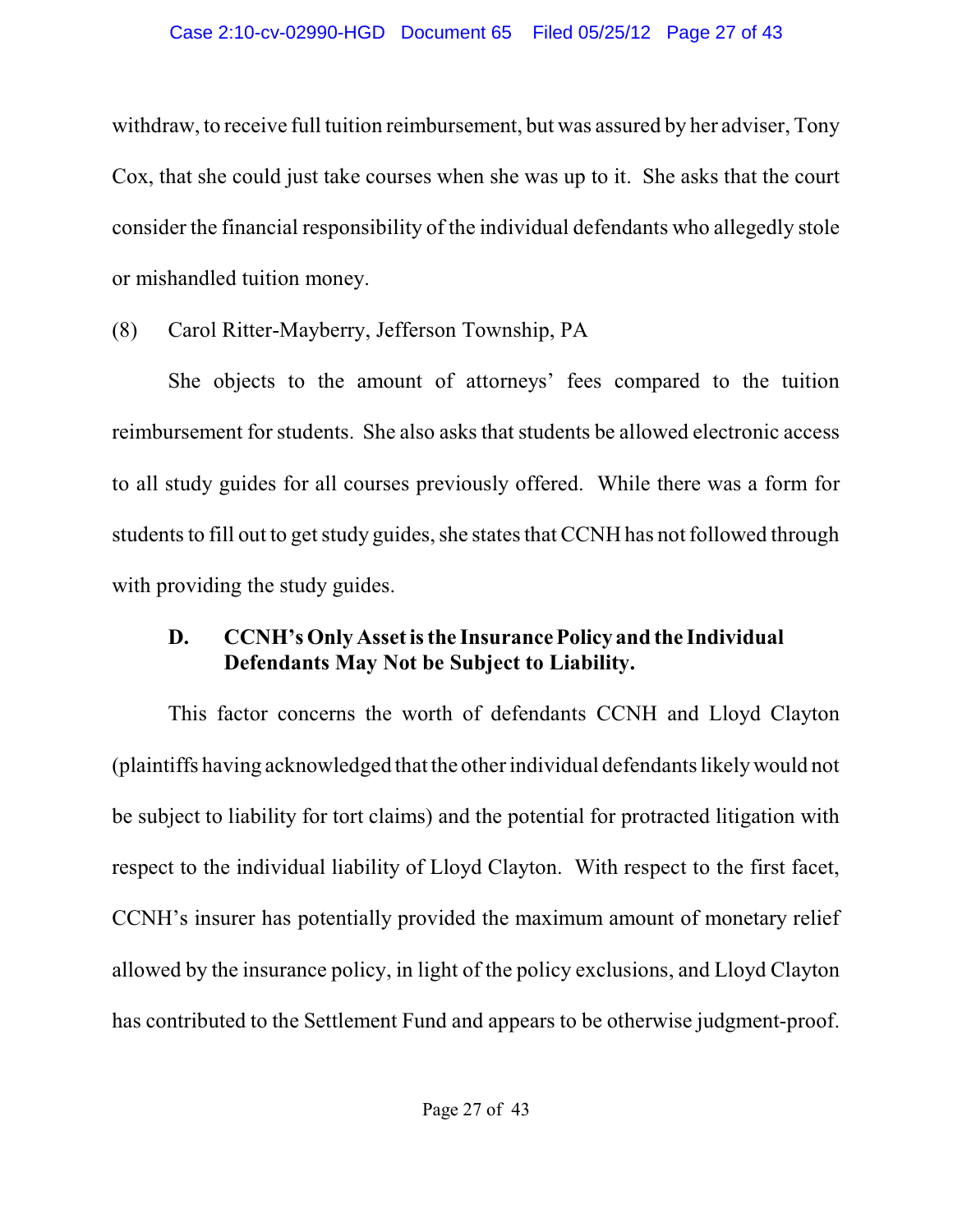Further, the settlement provides additional relief to the class in the form of course credits and tuition discounts. To that extent, thisfactor weighs heavily in favor of the proposed settlement. The settlement of the case pretermits what could have been a lengthy and expensive trial and appeal process, thereby preserving the insurance proceeds for payments to Class Members. The settlement also provides relief which would not be available in this case: course credits and tuition discounts at two other distance learning schools offering the same or similar courses of study.

# **IV. THE ATTORNEYS' FEES AND COSTS REQUESTED BY CLASS COUNSEL, AS ADJUSTED BY THE COURT, ARE FAIR AND REASONABLE.**

In reviewing a request for attorney's fees in a class action settlement with a

common fund, the Eleventh Circuit case of *Faught v. American Home Shield Corp.*,

668 F.3d 1233 (11th Cir. 2011), provides guidance.

The district court reviews a class action settlement for fairness, reasonableness, and adequacy. *In re CP Ships Ltd. Sec. Litig.*, 578 F.3d at 1314-15 (citing *Bennett v. Behring Corp.*, 737 F.2d 982, 986 (11th Cir. 1984)). We have instructed the district court to consider the following factors: (1) the likelihood of success at trial; (2) the range of possible recovery; (3) the range of possible recovery at which a settlement is fair, adequate, and reasonable; (4) the anticipated complexity, expense, and duration of litigation; (5) the opposition to the settlement; and (6) the stage of proceedings at which the settlement was achieved. *Id.* at 1315.

"[A]ttorneys' fees awarded from a common fund shall be based upon a reasonable percentage of the fund established for the benefit of the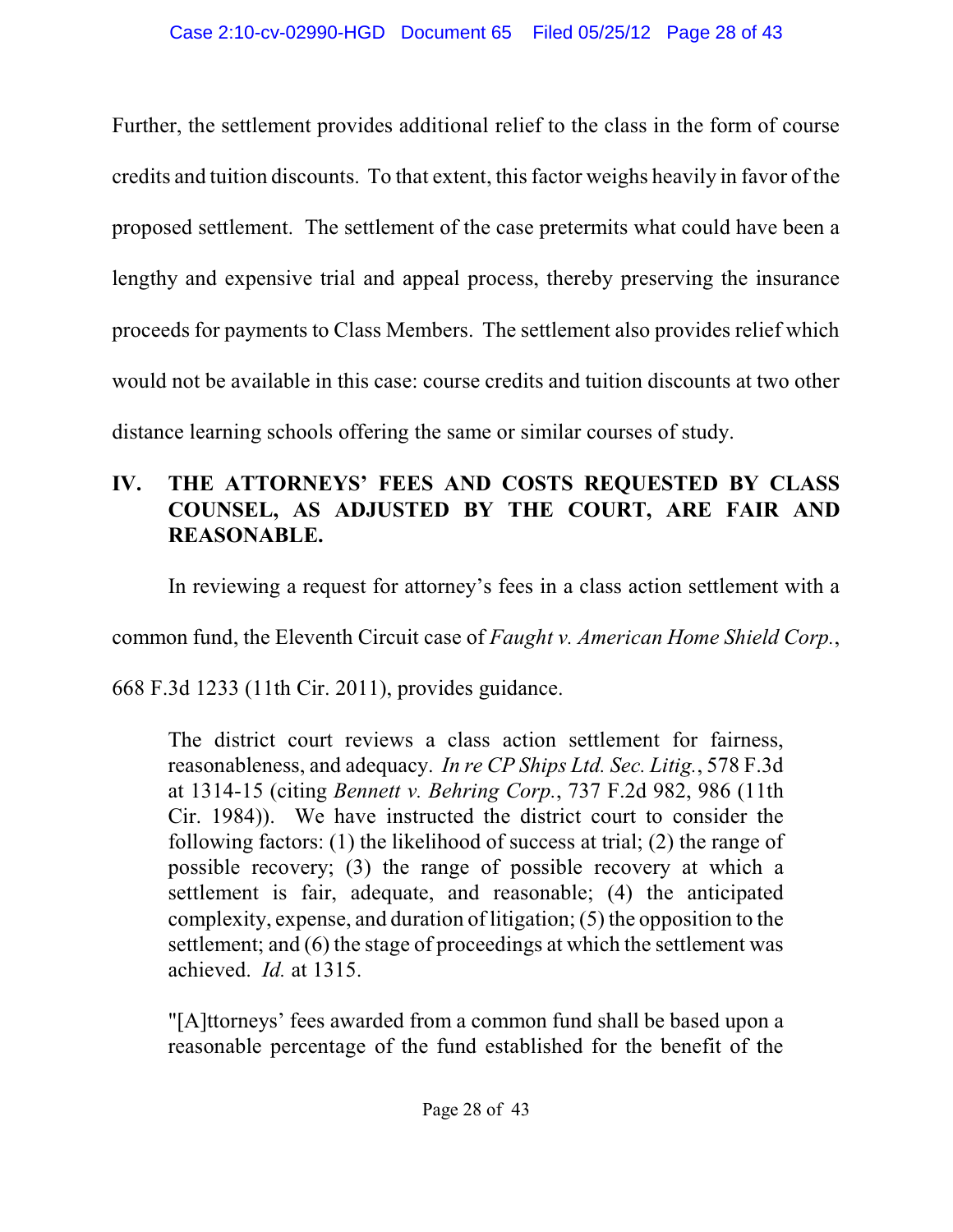class." *Camden I*, 946 F.2d at 774. And this court has often stated that the majority of fees in these cases are reasonable where they fall between 20–25% of the claims. *Id.* Where the requested fee exceeds 25%, the court is instructed to apply the twelve *Johnson* factors. *Id.* The *Johnson* factors include: (1) the time and labor required; (2) the difficulty of the issues; (3) the skill required; (4) the preclusion of other employment by the attorney because he accepted the case; (5) the customary fee in the community; (6) whether the fee is fixed or contingent; (7) time limitations imposed by the client or circumstances; (8) the amount involved and the results obtained; (9) the experience, reputation, and ability of the attorneys; (10) the undesirability of the case; (11) the nature and length of the professional relationship with the client; and (12) awards in similar cases. *Hensley v. Eckerhart*, 461 U.S. 424, 430 n.3, 103 S.Ct. 1933, 1938 n.3, 76 L.Ed.2d 40 (1983) (citing *Johnson v. Ga. Highway Express, Inc.*, 488 F.2d 714, 717-19 (5th Cir. 1974)).

In approving the fee award, the district court began by citing well-settled law from this court that 25% is generally recognized as a reasonable fee award in common fund cases. *See, e.g., Waters*, 190 F.3d at 1294 ("The majority of common fund fee awards fall between 20% to 30% of the fund."). The district court did not separately analyze whether the 25% awarded here was a reasonable fee in itself, but determined that because 25% is generally accepted as reasonable in common fund cases, *see Camden I*, 946 F.2d at 774, it should also be considered reasonable in this case. The district court then turned its attention to the \$1.5 million lump sum award that took the total fee award above the 25% benchmark and thoroughly analyzed that amount under the *Johnson* factors. The district court also pointed out that to the extent the \$1.5 million made the total fees exceed 25% of the common fund, it should not be viewed negatively for two reasons. First, the \$1.5 million did not come fromthe money set aside for the class; rather, it is a separate lump sum from AHS to class counsel. Second, the district court noted that the \$1.5 million wasintended to compensate class counsel for additional work performed and value added to the settlement, specifically, the work done in changing AHS's business practices and in establishing a state of the art center to field class member inquiries regarding the settlement. The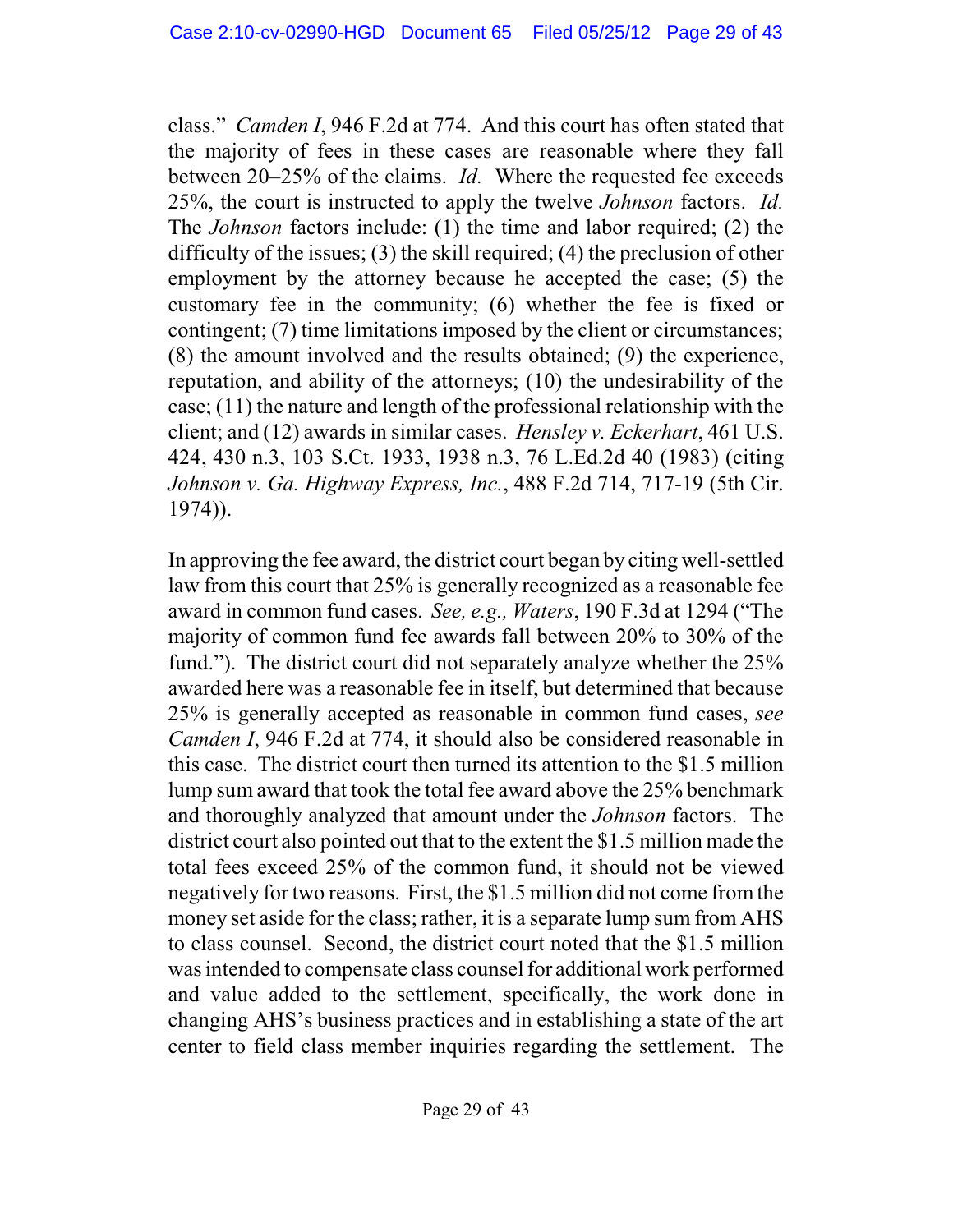court calculated the hours and the rates of the attorneys and staff working on the claims and determined that the \$1.5 million was a very small amount compared to the amount of money invested in the case.

668 F.3d at 1240, 1242-43.

In this case, the requested fee exceeds 25% of the settlement fund, if the value of the tuition discounts is not taken into account. The court is reluctant to consider the possible value of those tuition discounts because it is uncertain whether any class members will avail themselves of the opportunity to pursue distance learning at GCNM or NHI and because of the questions regarding the accreditation of these schools raised by Ms. Rogers. Therefore, only the value of the actual settlement fund is considered for purposes of the attorney's fee award.

Because the requested fee exceeds 25% of the settlement fund, the court must examine the *Johnson* factors: (1) the time and labor required; (2) the difficulty of the issues; (3) the skill required; (4) the preclusion of other employment by the attorney because he accepted the case; (5) the customary fee in the community; (6) whether the fee is fixed or contingent; (7) time limitations imposed by the client or circumstances; (8) the amount involved and the results obtained; (9) the experience, reputation, and ability of the attorneys; (10) the undesirability of the case; (11) the nature and length of the professional relationship with the client; and (12) awards in similar cases.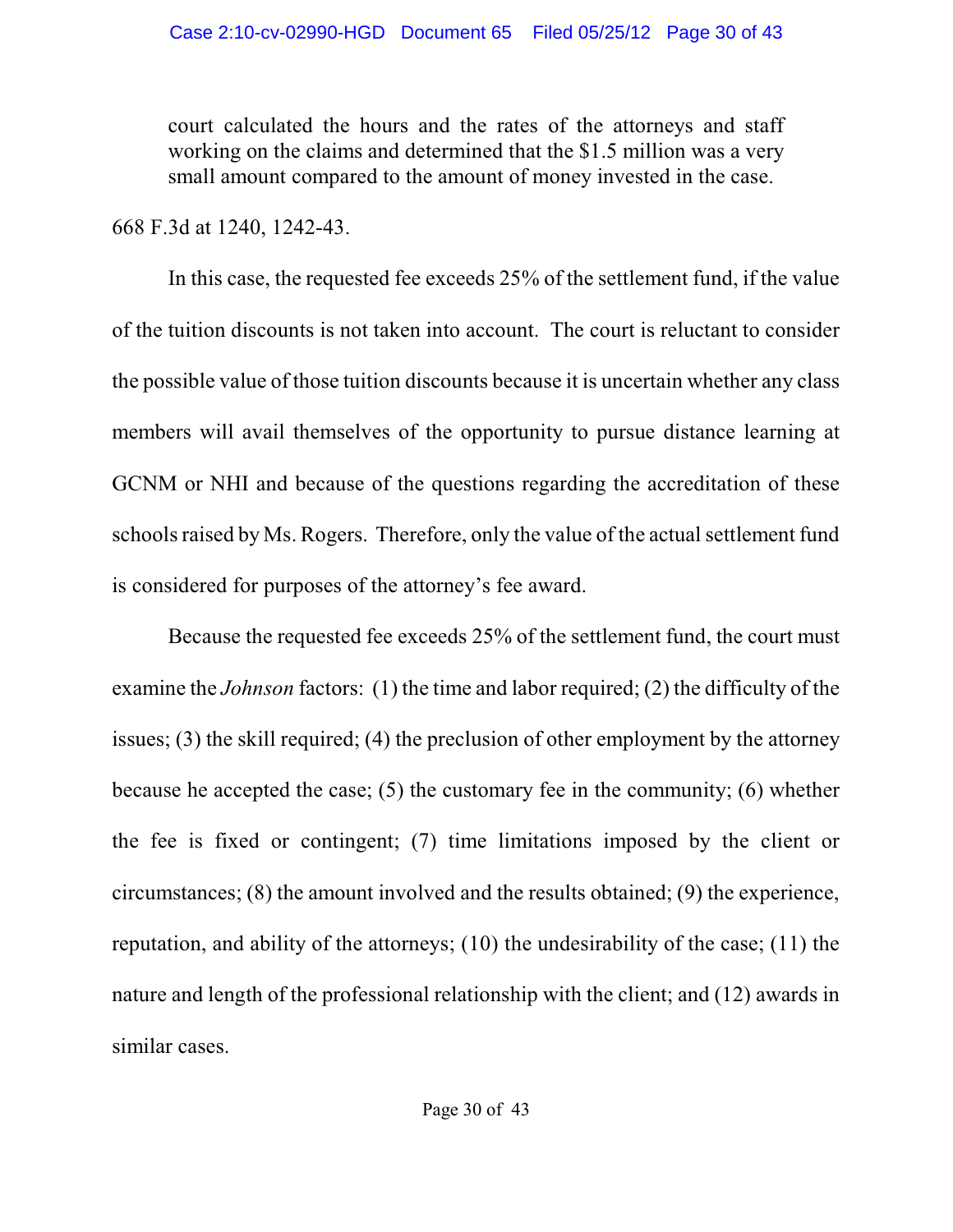The time required by Class Counsel was approximately 1910 hours, and three attorneys of the five-member firm devoted much labor to field inquiries from CCNH students before and since the filing of this action. Class Counsel also expended effort in filing the complaint, responding to defendants' motion to dismiss, seeking class certification, conducting discovery and reviewing produced documents, preparing for and participating in mediation, and participating in setting up the claims process and maintaining the informational website.

The issues involved in the case presented some difficulty: a defunct entity, limited financial resources, possible individual liability of CCNH's officers and directors, and the discovery necessary to determine the circumstances surrounding the school's closing and what funds were available to pay plaintiffs and class members. However, the declaration of Thomas Howlett shows that Class Counsel has not been precluded from acting as counsel in other cases during the pendency of this action. They are currently representing classes in *Smith v. Computer Training.Com*, *Inc.* in the United States District Court for the Eastern District of Michigan, *Lauber v. Belford High School* in the United States District Court for the Eastern District of Michigan, and *Ferrara v. Palm Beach Institute of Technology, Inc.* in the Fifteenth Judicial Circuit in Palm Beach County, Florida.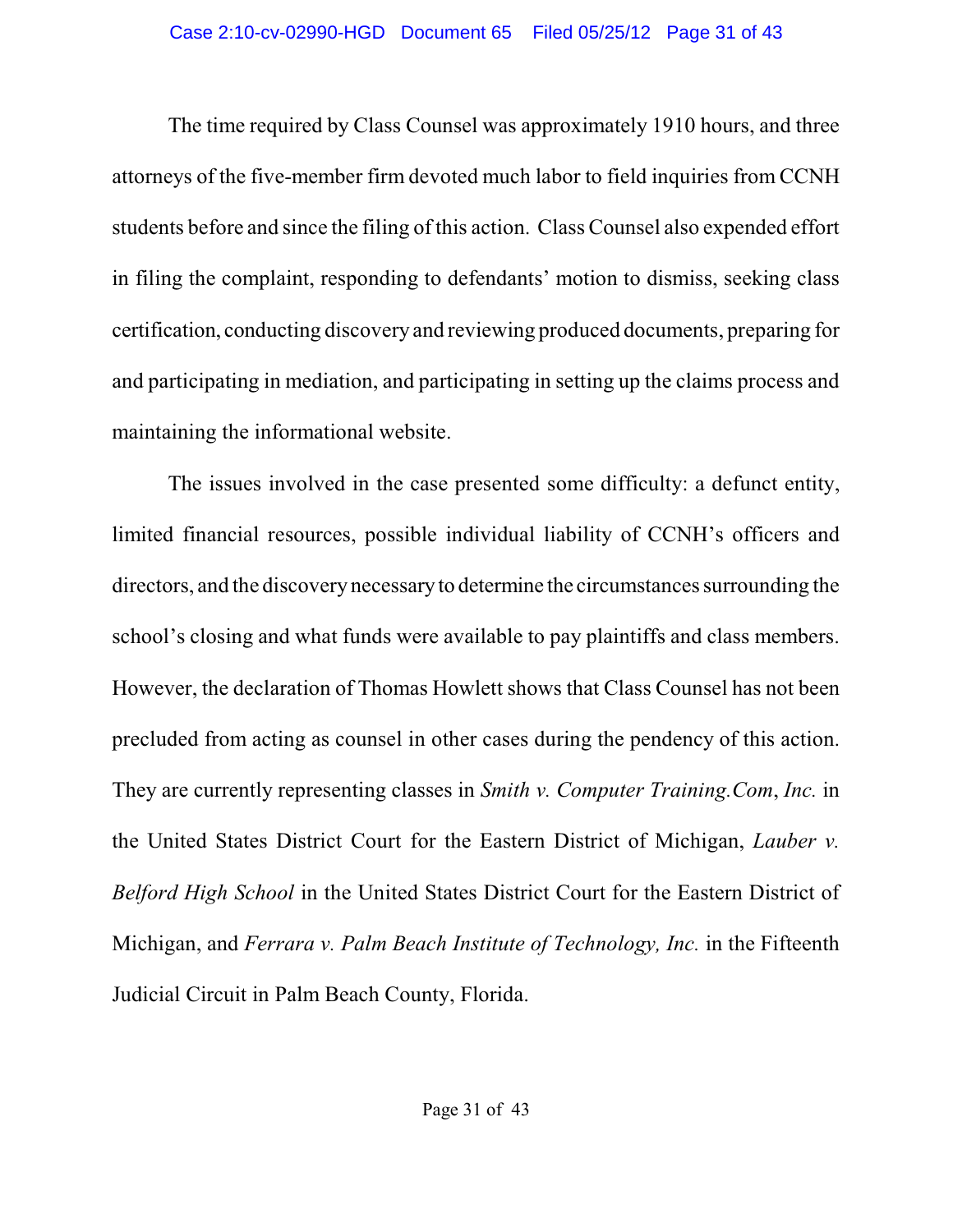There is no evidence in the record of the customary hourly fee in the community; Class Counsel is seeking the equivalent of \$375 per hour. "A reasonable hourly rate is the prevailing market rate in the relevant legal community for similar services by lawyers of reasonably comparable skills, experience, and reputation." *Norman v. Housing Auth. of City of Montgomery*, 836 F.2d 1292, 1299 (11th Cir. 1988) (citing *Blum v. Stenson*, 465 U.S. 886, 895-96, 104 S.Ct. 1541, 1547 n.11, 79 L.Ed.2d 891 (1984)). The general rule is that the "relevant market" for purposes of determining the reasonable hourly rate for an attorney's services is "the place where the case is filed." *Cullens v. Georgia Dep't. of Transp.*, 29 F.3d 1489, 1494 (11th Cir. 1994). Thus, the relevant market is the Northern District of Alabama, Southern Division. The Court has nonetheless examined cases and information both in Alabama and Michigan for guidance on this question.

In *Harvard Drug Group, LLC v. Lineman*, 2010 WL 3906094 (E.D.Mich. Sept. 3, 2010), the court approved as reasonable hourly partner fees of \$478 and hourly associate fees of \$289. In *Poly-Flex Const., Inc. v. Neyer, Tiseo & Hindo, Ltd.*, 600 F.Supp.2d 897 (W.D.Mich. 2009), the court approved hourly fees of \$185- \$235 for partners and \$125-\$175 for associates. According to the 2010 survey of attorney hourly billing rates conducted by the State Bar of Michigan, the median hourly rate for managing and equity partners was \$250, with a range of \$\$200 to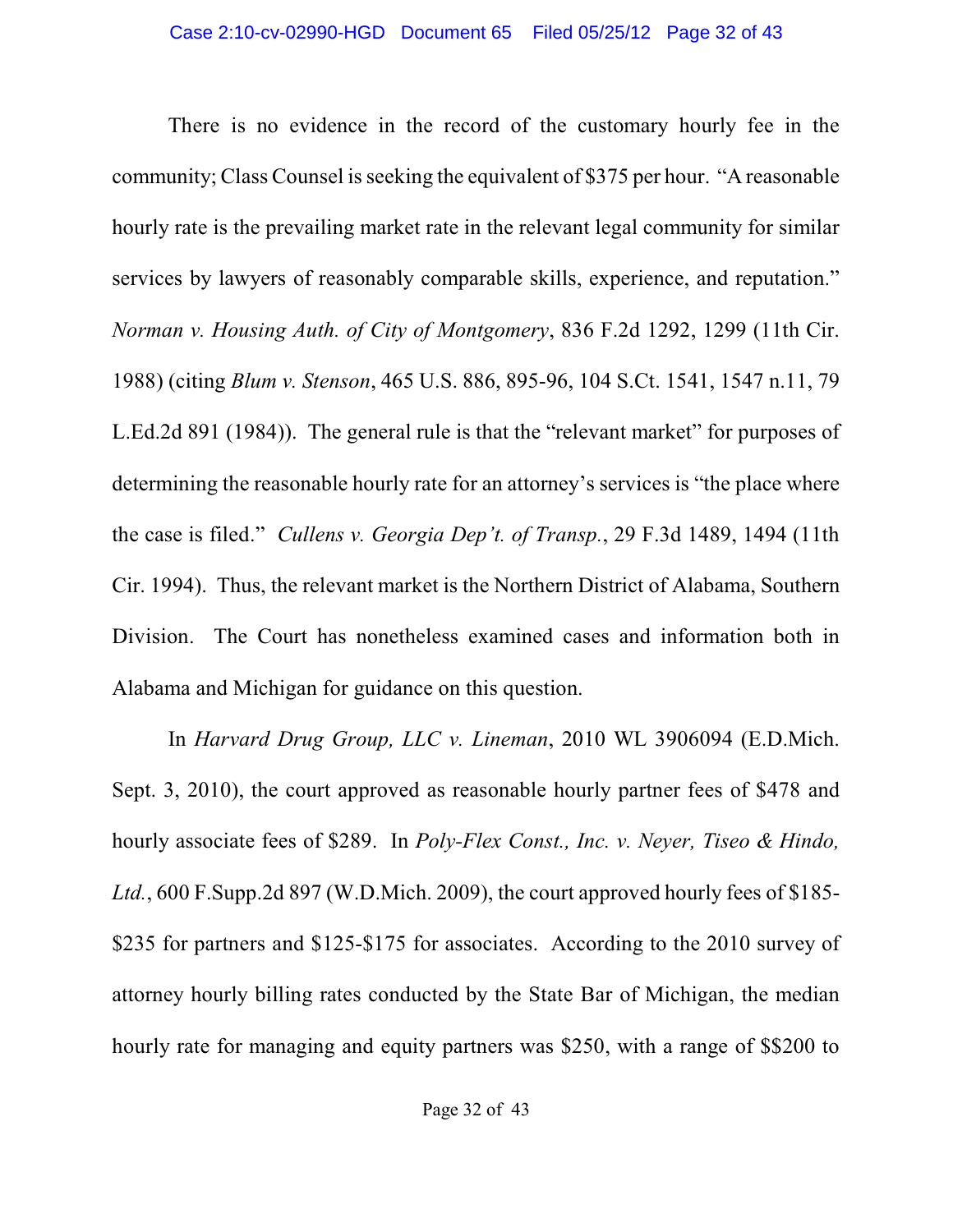\$475.8 Mr. Googasian graduated from law school in 1997 and Mr. Howlett graduated from law school in 1990. For attorneys in practice 22 years, the median hourly rate is \$228, with a range of \$185 to \$450. For attorneys in practice 15 years, the median hourly rate is \$211, with a range of \$175 to \$400. For a firm size of five attorneys, the median hourly rate is \$225, with a range of \$175 to \$450. For Oakland County, Michigan, in which Class Counsel has its office, the median hourly rate is \$250, with a range of \$190 to \$455. For the field of practice of consumer law, the median hourly rate is \$300, with a range of \$200 to \$515.

In *Thomas v. Byrne*, 2009 WL 752469 (M.D.Ala. March 19, 2009), the court approved an hourly rate in an award of fees pursuant to 42 U.S.C. § 1988 of \$250 for attorneys with "very high" Martindale-Hubble ratings and over 30 years of practice. In *Denny Mfg. Co., Inc. v. Drops & Props, Inc.*, 2011 WL 2180358 (S.D.Ala. June 1, 2011), the court found that a reasonable and customary hourly rate in an intellectual property case for senior counsel with 13 years of experience was \$250. *See also Smith v. FirstContinental Mortgage, Inc.*, Civil Action No. 09-0381-KD-N (S.D.Ala. Nov. 1, 2010) (awarding \$250.00 as a reasonable hourly rate for an attorney with 22 years of experience who was a founding partner in his firm); *Dempsey v. Palisades Collection, Inc.*, 2010 WL 923473, at \*3 (S.D.Ala. Mar. 11, 2010) (awarding \$250

http://www.michbar.org/pmrc/articles/0000146.pdf <sup>8</sup>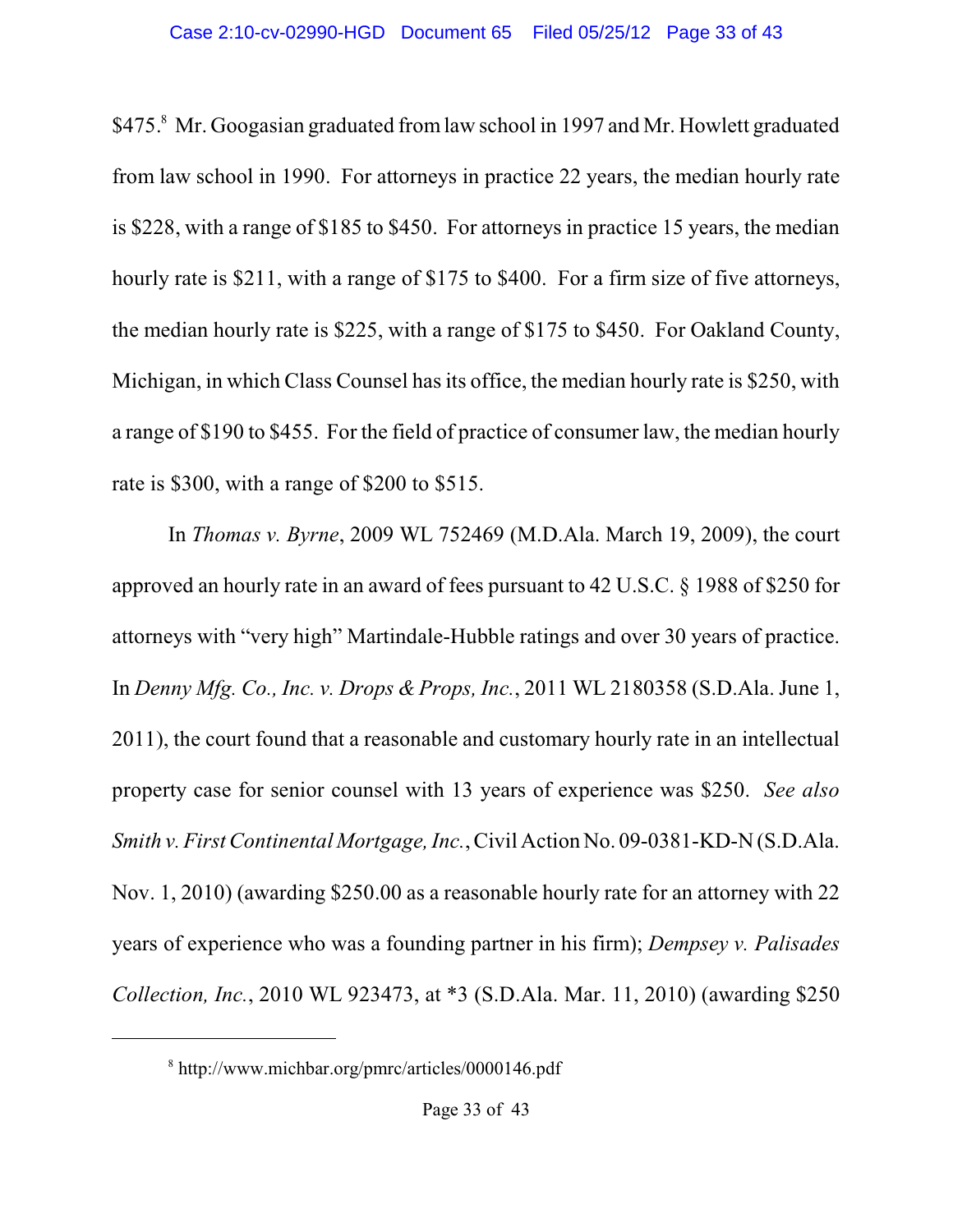as a reasonable hourly rate for an attorney with over 19 years of experience); *Mitchell Co. v. Campus*, 2009 WL 2567889, at \*1 & \*17-18 (S.D.Ala. Aug. 18, 2009) (finding \$275.00 was a reasonable rate for an attorney with approximately 34 years of experience); *Wells Fargo Bank, N.A. v. Williamson*, 2011 WL 382799, \*4 (S.D.Ala. Jan. 3, 2011) (awarding \$225.00 as a reasonable hourly rate for an attorney with ten years of experience).

In *Byrd v. Gregory Barro, PLC*, 2011 WL 814544 (S.D.Ala. Feb. 16, 2011), the court determined that a reasonable hourly rate for an attorney experienced in Fair Debt Collection Practices Act litigation was \$250. In *Mortensen v. Mortgage Elec. Registration Sys., Inc.*, 2011 WL 1675269 (S.D.Ala. May 3, 2011), the court found "eminently reasonable" an hourly rate of \$190 for a partner at a large law firm in Birmingham with 13 years of litigation experience. In *Adams v. Austal, U.S.A., L.L.C.*, 2009 WL 3261955 (S.D.Ala. Oct. 7, 2009), the court noted that an hourly rate of \$275 for an attorney with 21 years of experience was reasonable and approved an hourly rate of \$240 for an attorney with 19 years of experience.

In this case, the fee was contingent, set at one-third of the recovery. The only real time limit imposed in this case was the need to streamline the litigation in order to preserve as much of the RSUI insurance policy proceeds as possible. The amount involved would not have exceeded \$3.5 million and likely would have been less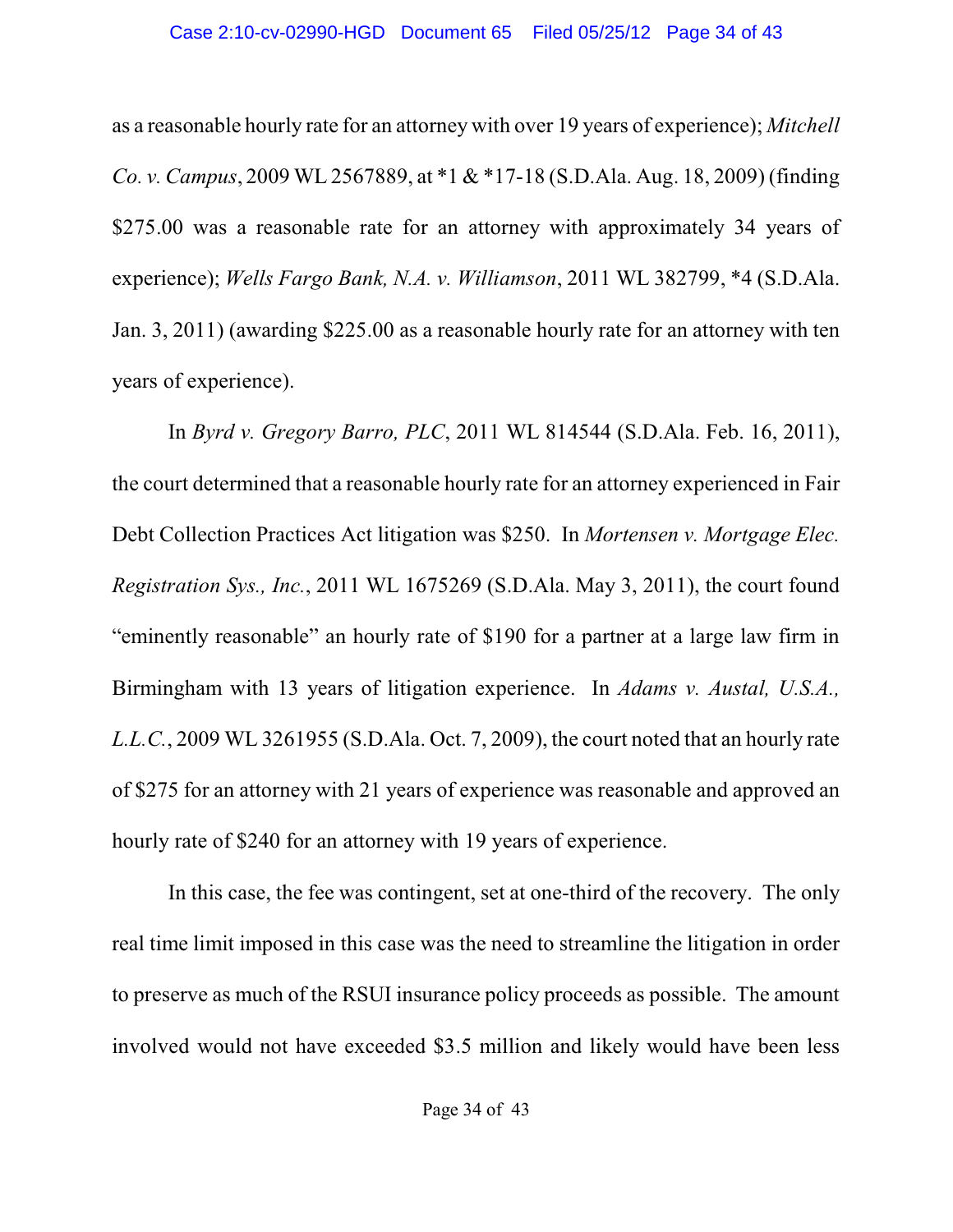given the fact that Lloyd Clayton has been determined to be judgment-proof and the liability of the other individual defendants is questionable. However, the results obtained under the circumstances weighs heavily in favor of Class Counsel. There is no question that Class Counsel are experienced in consumer litigation, especially in the subset of litigation involving for-profit schools. Every indication is that Mr. Googasian and Mr. Howlett have good reputations and considerable ability given the number of years they have been practicing. The Googasian Firm is AV rated in Martindale-Hubble, as is Mr. Howlett.

The case could be considered undesirable given the frequent contact required with former CCNH students, the limited financial resources available for damages, the RSUI policy exclusions and the fact that the main defendant is a defunct entity. As to the nature and length of the professional relationship with the client, Class Counsel did not have a long relationship with the class representatives or members, but the nature of that relationship, representing a fairly large nationwide class, weighs in favor of the requested fees. The court has been hard-pressed to find similar cases and so has looked to cases involving class action consumer litigation. For example, in *In re Checking Account Overdraft Litig.*, F.Supp.2d , 2011 WL 5873389 (S.D.Fla. Nov. 22, 2011), the court approved an award of 30% of a \$410 million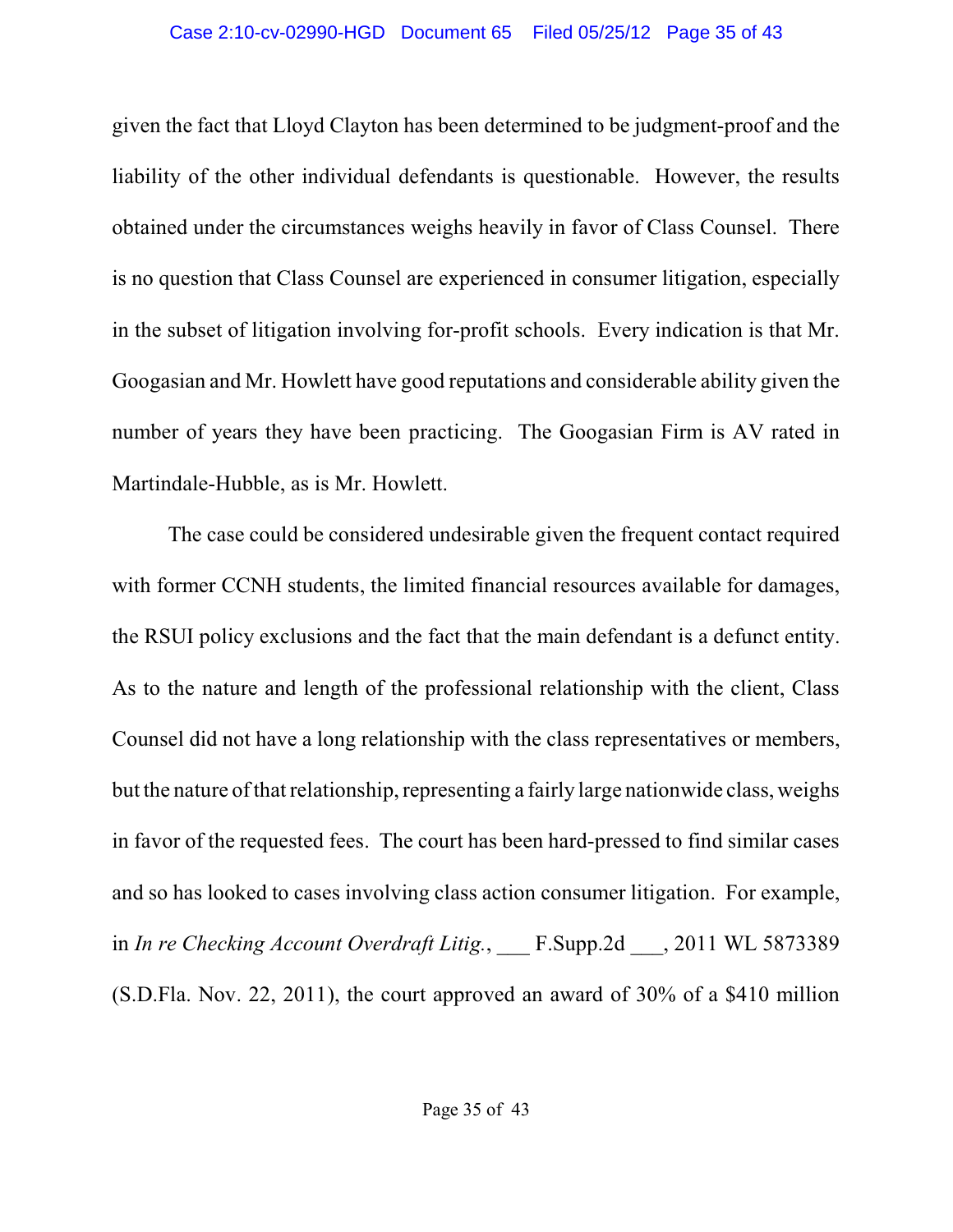settlement fund in a class action alleging conversion, unjust enrichment, and violation of state unfair trade practice statutes based on overdraft fees.

# **A. Class Counsel Undertook Risk to Prosecute this Action**.

Class Counsel requests that this Court approve an award of \$716,000 for attorneys' fees and \$184,863.14 for reimbursement of costs. Class Counsel accepted and litigated this case entirely at risk and on a contingency basis but also without any certainty that the Class would ultimately be certified or indeed that they would be appointed to represent the Class.

The  $$716,000$  in fees sought is just less than  $31\%$  of the common fund and does not count the benefit of the tuition discounts. Less than 6/100 of 1% of claimants have any objection to the fees. The firm undertook the case on a one-third contingency fee basis at substantial risk. The fee falls within the appropriate range of common fund to fee–the upper limit is 50% but usually 20 to 30% of the common fund.

The firm (five lawyers) has been working on this case for 19 months, and has logged over 1910 hours (including local counsel which spent 20 hours and will be paid by Class Counsel). Dividing the fee sought by the number of hours expended yields an hourly rate of approximately \$375. The case was undesirable in that it was against a defunct entity with complex insurance coverage issues and great risk.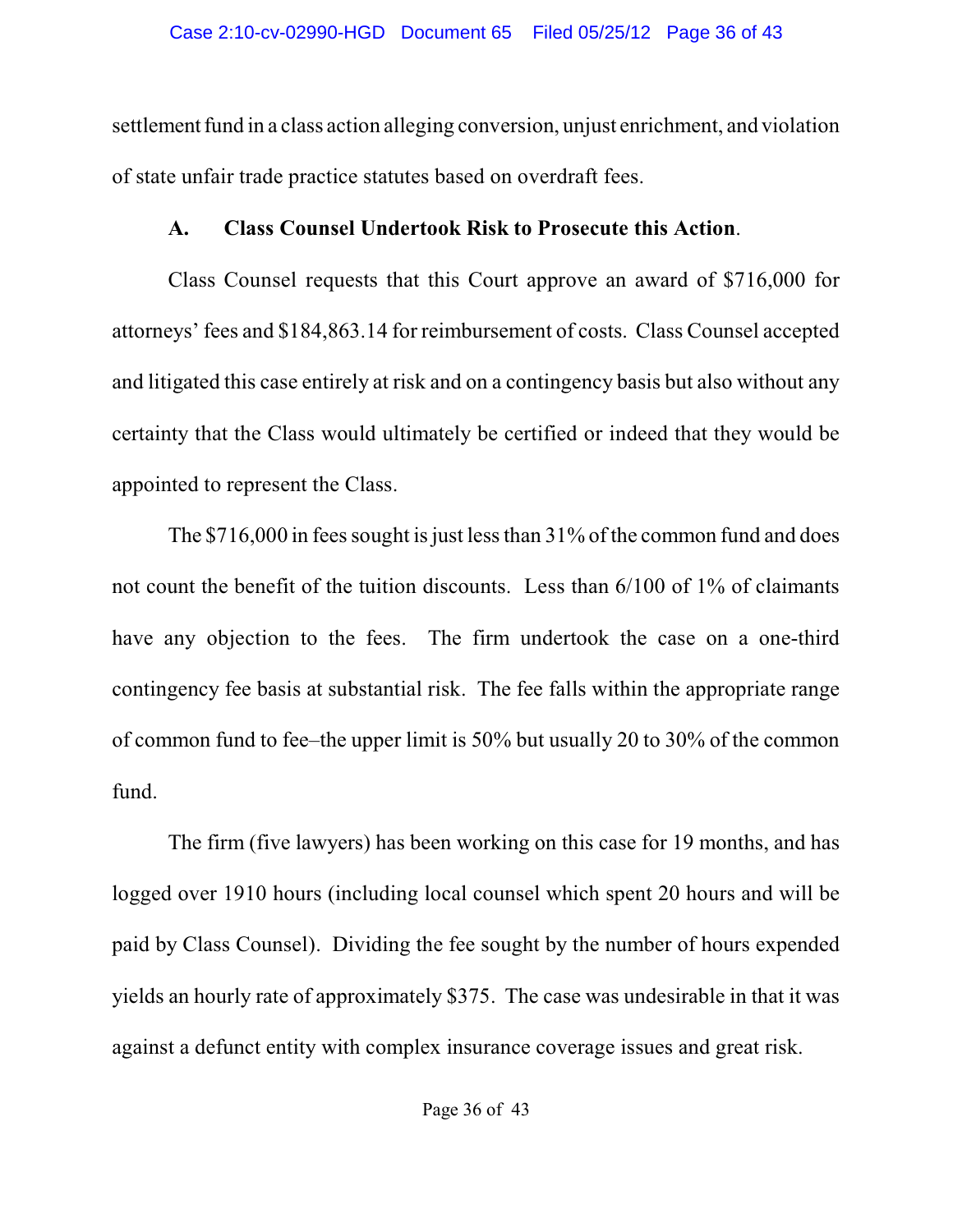# **B. The Requested Attorneys' Fees and Costs Are to be Paid from the Settlement Fund.**

The United States Supreme Court has indicated that the consensual resolution of attorneys' fee issues is the ideal toward which litigants should strive. *Hensley v. Eckerhart*, 461 U.S. 424, 437 (1983) ("A request for attorney's fees should not result in a second major litigation. **Ideally, of course, litigants will settle the amount of the fee**.") (emphasis added).

After Defendants agreed to settle the claims of the Class, Class Counsel commenced negotiations for the payment of reasonable attorneys' fees and costs in mediation. The fees and costs included in the Settlement Agreement were arrived at through arm's-length, contentious negotiations during mediation.

In these circumstances, the result of adversarial negotiations between the party paying the award and the attorneys receiving them is presumptively reasonable. As the Fifth Circuit has explained, "[i]n cases of this kind, we encourage counsel on both sides to utilize their best effort to understandingly, sympathetically, and professionally arrive at a settlement as to attorneys' fees." *Johnson v. Georgia Highway Express, Inc.*, 488 F.2d 714, 720 (5th Cir. 1974).

# **C. Class Counsel Achieved Significant Relief for the Class.**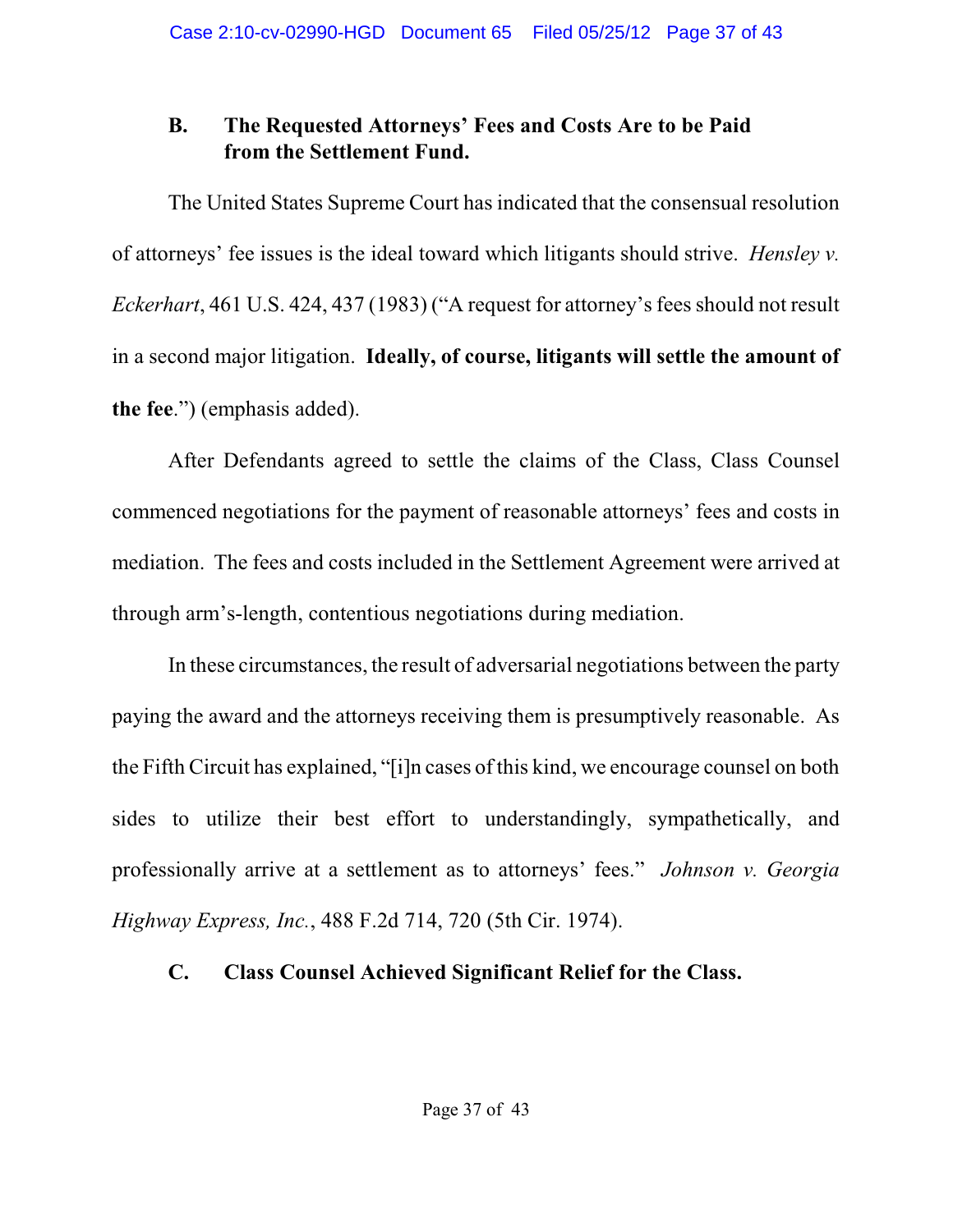In this case, the Settlement has resulted in the maximum possible amount for the Settlement Fund of \$2.31 million. In addition to this cash component of the recovery for the Class Members, the Settlement provides for CCNH students to enroll at GCNM and NHI and receive credit for courses taken at CCNH, as well as tuition discounts.

Given all of the above factors, this Court finds that the attorneys' fee request is somewhat excessive. Instead of the equivalent of an hourly fee of \$375, the Court finds and determines that the equivalent of a \$300 hourly fee is fair and reasonable in light of the circumstances of this case. Therefore, the Court finds that an attorneys' fee award of \$573,000 (1910 hours x \$300 per hour) to Class Counsel is fair and reasonable, along with an award of costs in the amount of \$184,863.14.

# **VI. THE REQUESTED AWARD TO THE CLASS REPRESENTATIVES IS FAIR AND REASONABLE.**

Defendants have agreed to pay an award to the Class Representatives Suzanne Goldberg and Juli Madacey in the amount of \$1,000 each. This payment will be paid separately from funds available to the class.

Numerous courts have held incentive awards to class representatives to be appropriate. *See Newberg on Class Actions* § 11.38 (3d ed. 1992) and cases cited therein. Incentive awards are particularly appropriate, as here, when the class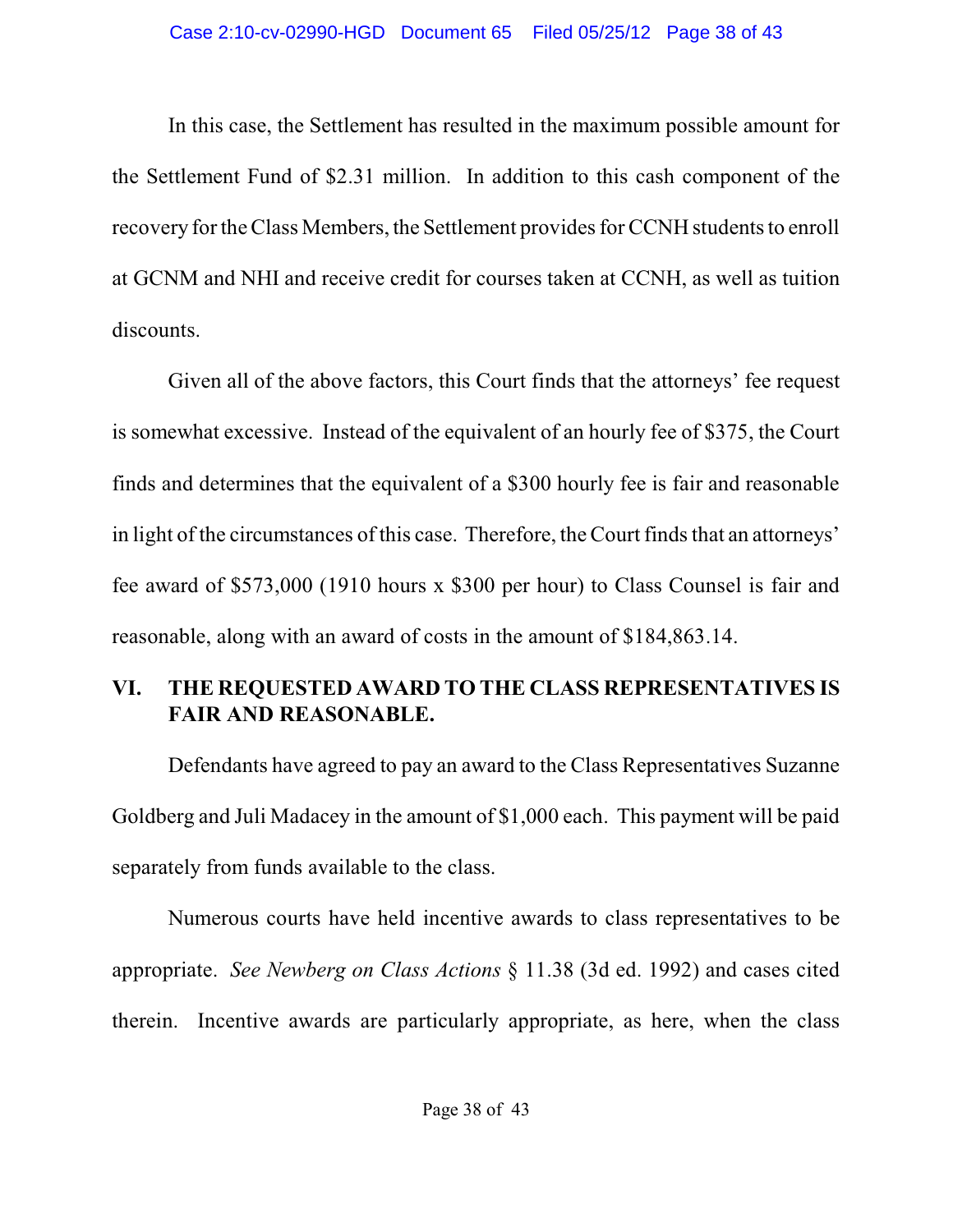representatives initiated an action which resultsin significant class relief and perform services such as monitoring the litigation.

# **CONCLUSIONS**

Based on the findings and conclusions set forth above, and after due deliberation and consideration of the totality of the circumstances, the entire record, the arguments of the parties and the Court's discretion, it is hereby ORDERED that:

1. The terms of the settlement set forth in the Settlement Agreement are fair, adequate and reasonable and are therefore FINALLY APPROVED, and the full text of the Settlement Agreement is incorporated into this Order. Final judgment hereby is ENTERED in favorthe Settlement Class. All parties are herebyORDERED to perform their obligations set forth in the Settlement Agreement, to the extent not already performed.

2. CCNH, and its present and former affiliates, insurers, reinsurers, instrumentalities, dealers, agents, assigners, assignees, transferors, transferees directors, officers, employees, servants, loaned agents, loaned servants, servicers and servicing agents, attorneys, or other entity of any type or description for whose acts or omissions CCNH may be held liable (including any entity that could claim against defendants under a theory of contribution or indemnification), and defendants Kay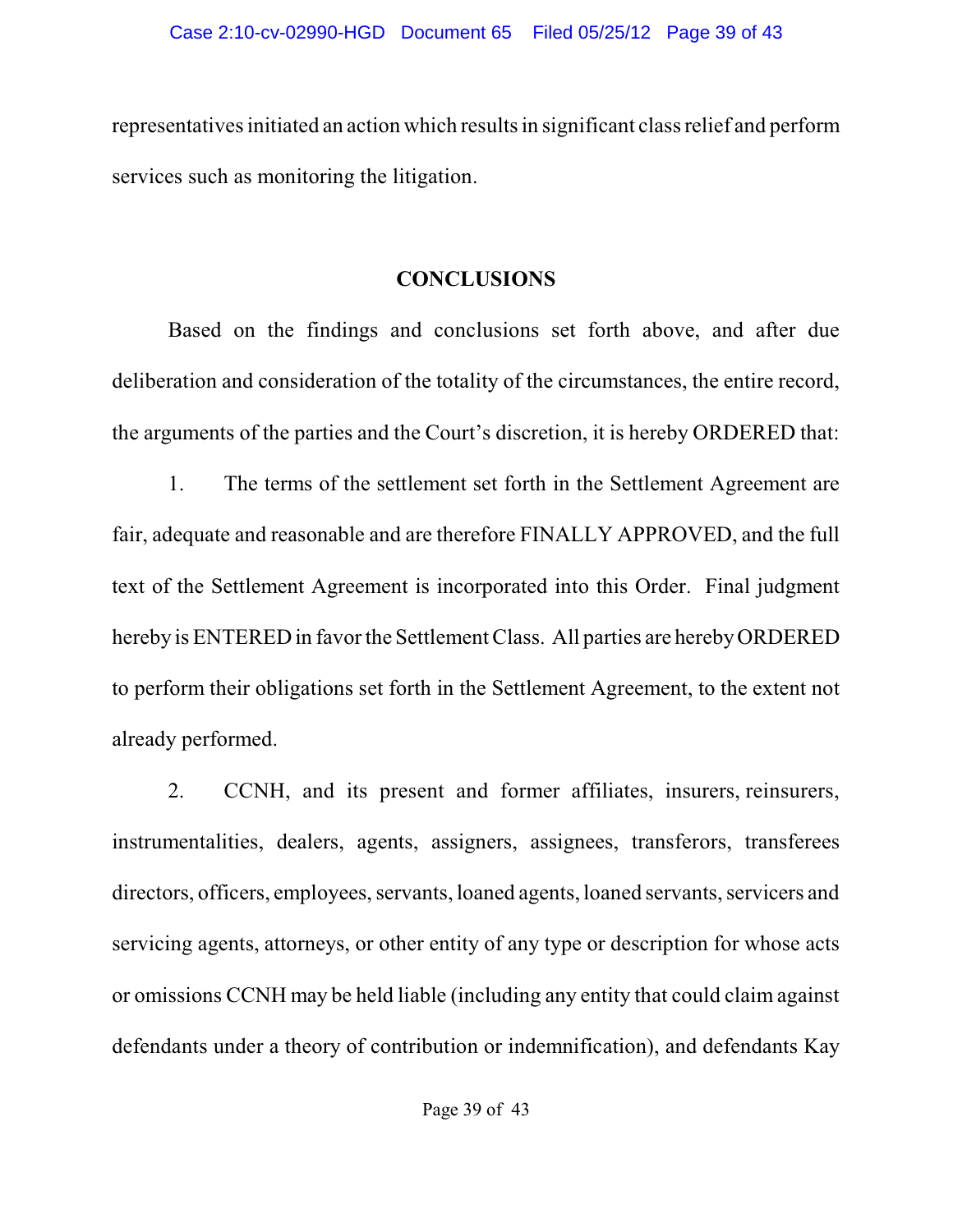Channell, Lloyd Clayton, William Fishburne, Jeff Goin, and Magnolia Corporate Services, Inc., are forever discharged fromany and all claims, actions, liens, demands, causes of action, obligations, damages, and liabilities of any nature whatsoever, known or unknown, of any kind or nature whatsoever, direct or consequential, foreseen or unforeseen, developed or undeveloped arising under, related to, or authorized by federal or state statutory, regulatory, or common law including, but not limited to, breach of contract, breach of fiduciary duty, conversion, bailment, negligence, unjust enrichment/breach of quasi-contract, equitable estoppel, and/or fraud, suppression, misrepresentation or deceit, which have been asserted, or could have been asserted in this action. Plaintiffs (including Class Members and their assigns, successors, heirs or agents) shall be forever barred from instituting, maintaining or prosecuting against defendants, its ortheir insurers, and attorneys, any such claim, demand, action, cause of action or liability arising under, related to, or authorized by federal orstate statutory, regulatory, or common law including, but not limited to, breach of contract, breach of fiduciary duty, conversion, bailment, negligence, unjust enrichment/breach of quasi-contract, equitable estoppel, and/or fraud, suppression, misrepresentation or deceit, which have been asserted, or could have been asserted in this action.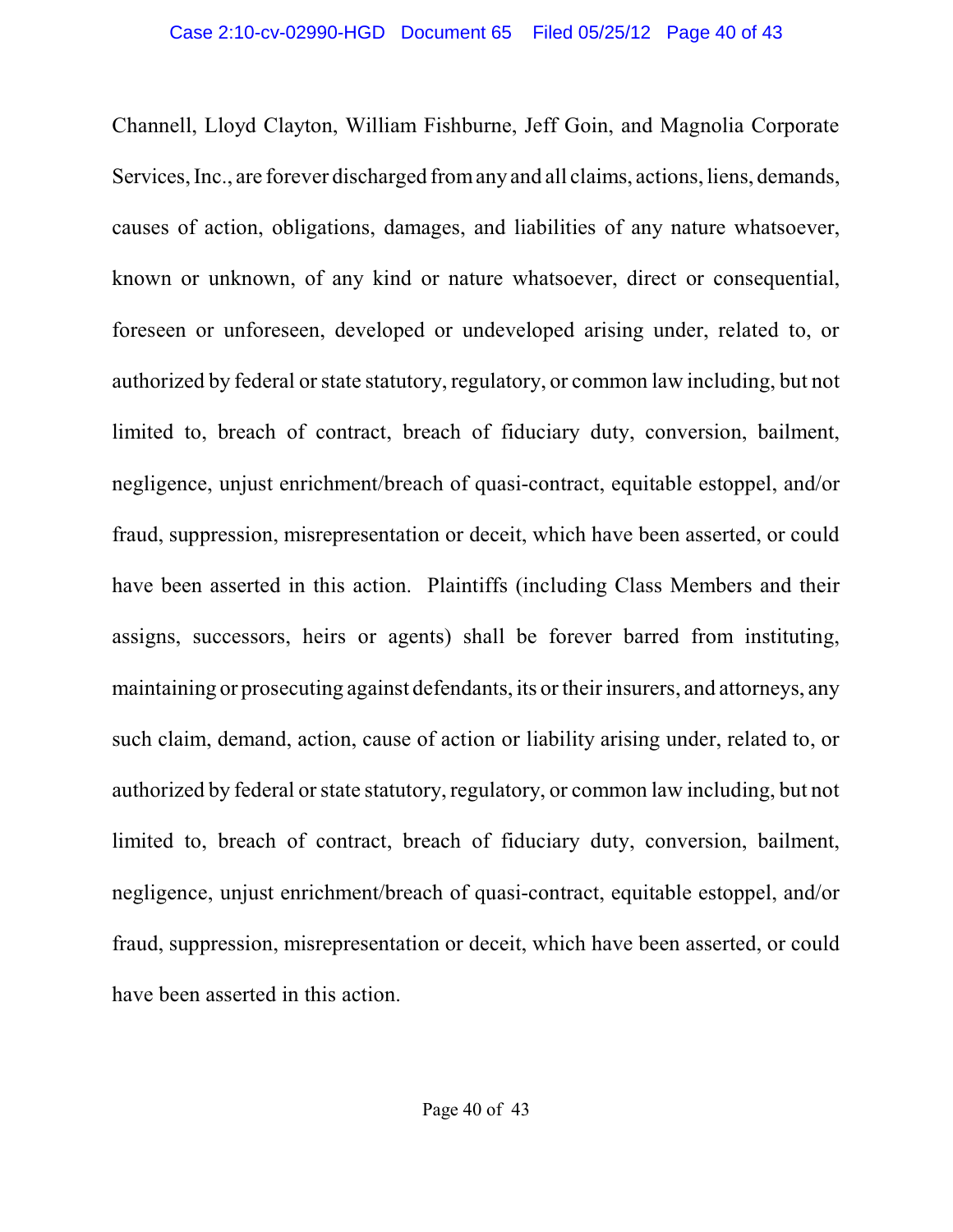This Court finds that the Plaintiffs and Class Counsel expressly understand and acknowledge that it is possible that unknown losses or claims exist or that present losses may have been underestimated in amount or severity. This Court finds that the Plaintiffs and Class Counsel explicitly took this uncertainty into account in entering into the Settlement Agreement, and a portion of the consideration and the mutual covenants contained therein, having been bargained for between the Plaintiffs and Defendants with the knowledge of the possibility of such unknown claims, were given in exchange for a full accord, satisfaction, and discharge of all such claims. Consequently, this Court finds that the Plaintiffs (including Class Members and their assigns, successors, heirs or agents) waive any and all rights arising under, related to, or authorized by federal or state statutory, regulatory, or common law including, but not limited to, breach of contract, breach of fiduciary duty, conversion, bailment, negligence, unjust enrichment/breach of quasi-contract, equitable estoppel and/or fraud, suppression, misrepresentation or deceit, which they and the Class have asserted, or could have asserted in this Action.

3. The failure of any Class Member who may be entitled to monetary or other relief under this Settlement Agreement to obtain such monetary or other relief shall not affect the releases under this Settlement Agreement or this Order, including, without limitation, the Class Members' claims, and the settlement shall retain its full,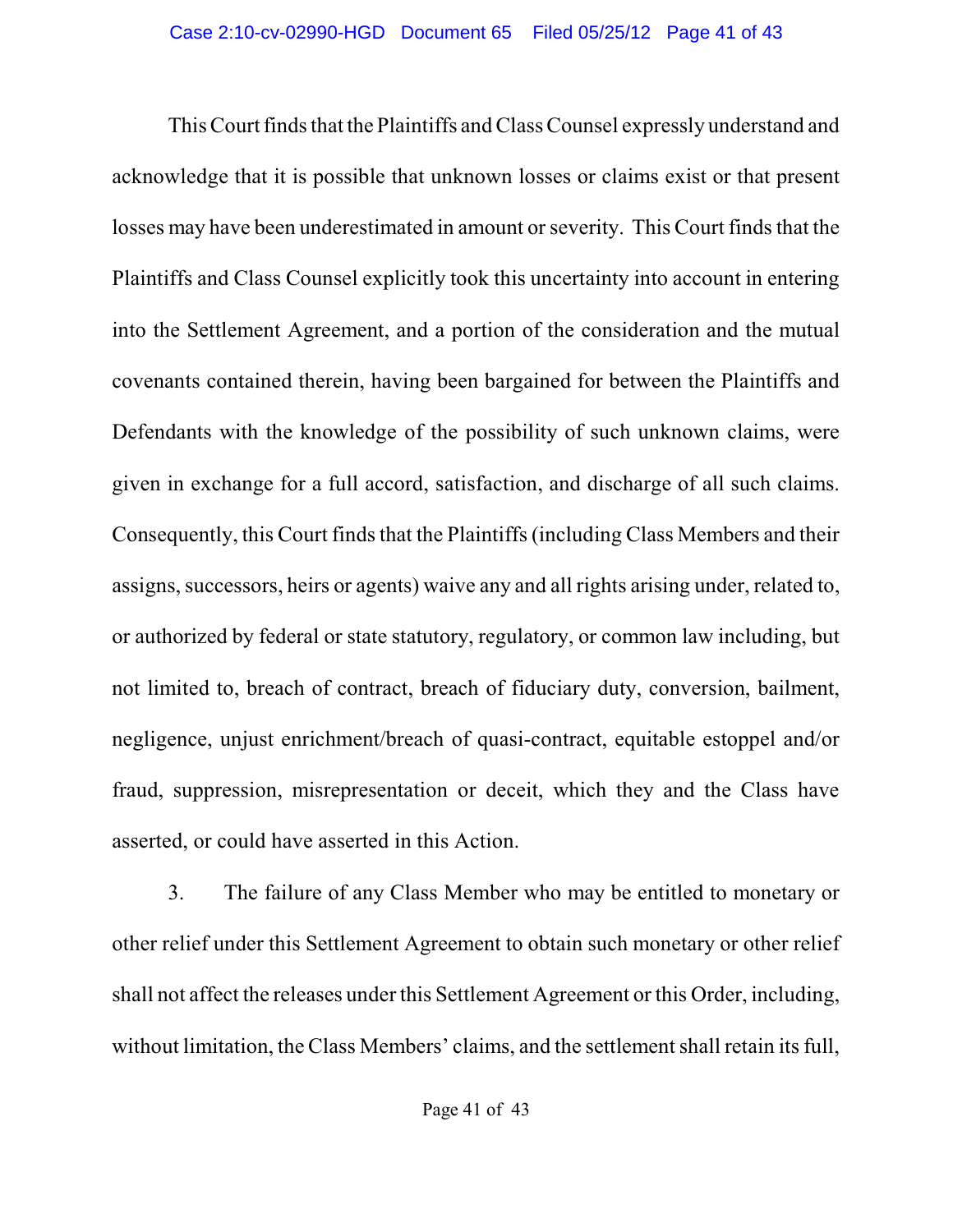#### Case 2:10-cv-02990-HGD Document 65 Filed 05/25/12 Page 42 of 43

binding effect. Efforts made by the parties as provided in this Settlement Agreement to locate Class Members who may have been entitled to monetary or other relief in this Class are deemed and determined to be fair and reasonable. As to any Class Member who was not located, or who for any other reason did not receive notice of this Settlement Agreement, or who for any reason did not return a Claim Form, all rights of such Class Member to payment in this Action shall lapse and be forever forfeited, and such person shall be barred by the releases and other provisions of the Stipulation of Settlement. Defendants shall not be required to pay any additional sums of money to the Court or to Class Members on account of the forfeiture of payments by Class Members.

4. The named plaintiffs and all members of the Settlement Class are ENJOINED and PROHIBITED from commencing or prosecuting any action, either directly, individually, representatively, or in any capacity, asserting any claims that are released under the Settlement Agreement and this Final Order.

5. Class Counsel is AWARDED \$573,000 in attorneys' fees and \$184,863.14 in costs, to be paid out of the Settlement Fund when the deadline to appeal this order runs or this Court's judgment is affirmed on appeal, whichever is sooner.